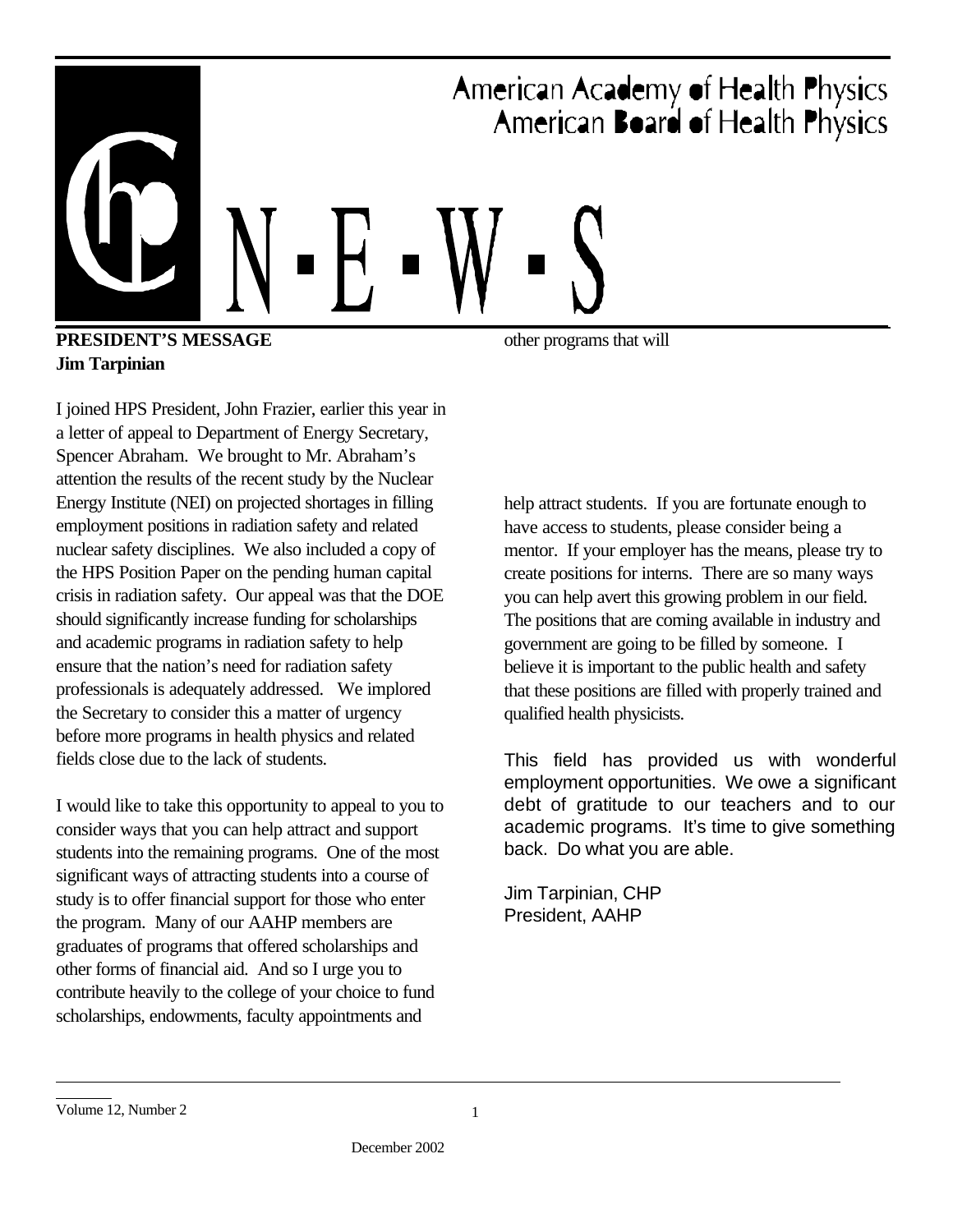| IN THIS ISSUE:     |  |
|--------------------|--|
| <b>PRESIDENT'S</b> |  |
|                    |  |
|                    |  |
| <b>CHP SALARY</b>  |  |
|                    |  |
| CONTACT            |  |
|                    |  |
|                    |  |

### **AMERICAN ACADEMY OF HEALTH PHYSICS EXECUTIVE COMMITTEE**

### **Minutes of Meeting of June 15-16, 2002 Tampa, FL**

#### **Call to Order**

President-Elect Howard Dickson called the meeting to order at 1:05 p.m.

### **Welcome to Members and Guests**

President-Elect Howard Dickson welcomed members and guests in attendance; attendees are listed below:

Les Aldrich, Director Lee Booth, Past President Liz Brackett, Director, Past-Secretary Dale Denham, Director Howard Dickson, President-Elect Tom Essig, Treasurer Kathy Pryor, Director, Chair ABHP Nancy Johnson, Program Director Regis Greenwood, Guest, Acting Parliamentarian Ruth McBurney, AAHP/CRCPD Liaison Kyle Kleinhans, Asst. Editor, *CHP News* George Vargo, Guest, CESB Representative Kathy Shingleton, Secretary (Sunday) Scott Medling, Webmaster (Sunday)

#### **1.0 Call to Order**

The meeting was called to order at 1:05 p.m. on Saturday, June 15 by President-Elect Howard Dickson. Due to an unavoidable work commitment, President Jim Tarpinian was unable to attend the meeting. Also, Secretary Kathy Shingleton was unable to attend the meeting on Saturday due to work commitments. Nancy Johnson agreed to take the Minutes for the Saturday meeting in Kathy's absence.

The following Executive Committee members, Committee Chairs, and guests were present:

### **2.0 Welcome to Members and Guests**

Howard Dickson welcomed everyone to the meeting and pointed out the exit route if needed.

#### **3.0 Discussion and Approval of Agenda**

Howard Dickson announced that there would be a break in the afternoon so that people could register for the HPS meeting.

Les Aldrich moved, Dale Denham seconded, that the agenda be approved. The motion carried.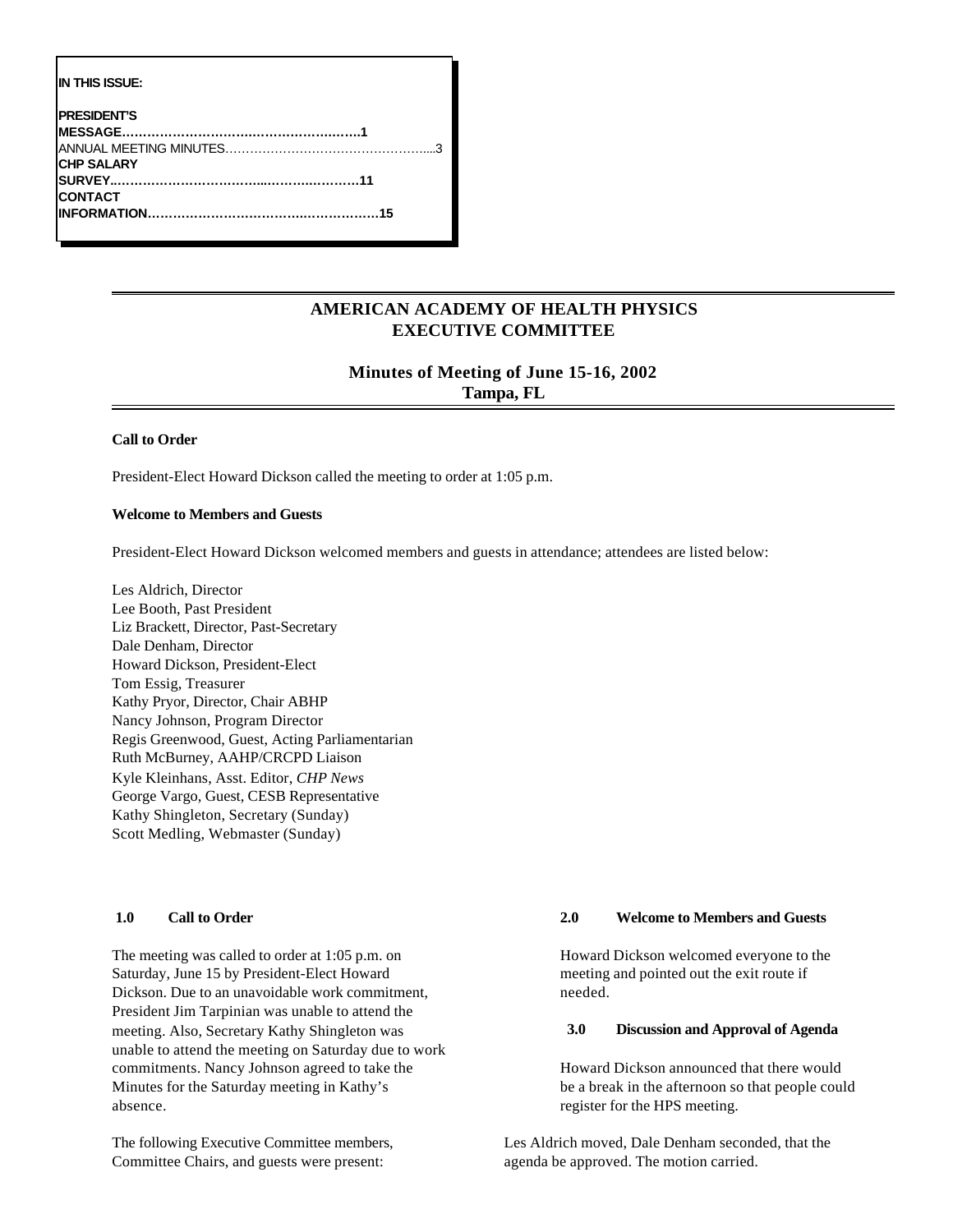### **4.0 Approval of Minutes of February 2002 Meeting\***

The following changes to the distributed minutes were suggested:

Page 9, item 7.7, delete (Did we nominate John Kelly? Frasier Bronson?)

Page 11, item 7.9, delete (Future business??)

Page 18, item 12.4, change the question mark at the end of the first paragraph to a period.

Tom Essig moved, Dale Denham seconded, that the amended minutes be approved. The motion carried.

Howard Dickson updated the Action Item list with input on Jim Tarpinian's assigned action items.

Dale Denham moved, Tom Essig seconded, that the reamended minutes be approved. The motion carried.

### **5.0 Reports of 2002 Officers**

5.1 President - Jim Tarpinian

Jim Tarpinian's report was distributed with the Agenda book prior to the meeting. His report was reviewed by Howard Dickson.

- 5.2 President-Elect Howard Dickson
	- 5.2.1 2003 Committee Appointments

Howard Dickson reported that his main task was to make committee appointments and noted that it is a time-consuming task. The typical action is to pick someone on the committee from the next class to arise to the Chair position. He wasn't always able to do so. However, all of the new Chairs have served on the committee. Howard has resumes on all of the recommended committee members except for Carl Paperiello and could attest to the capabilities of Carl and others. Lee Booth asked Howard if he used the list of volunteers taken from the dues invoices. Howard did use the listing, but generally leaned to personal knowledge. One of the nominations was unknown to Howard and was taken from the volunteer list.

Les Aldrich commented that Jeff Kotsch is only extended as Chair for 1 year; Les was extended for 3 years each time and recommended it for the Continuing Education Committee. Lee Booth commented that he believes we need to get more people involved in the committees.

Dale Denham moved, Kathy Pryor seconded, that we accept the recommendations of committee member appointments provided by Howard Dickson.

Tom Essig asked for additional information about the nomination for the Professional Development Chair Chair, Armin Ansari. Howard Dickson commented that he was a current committee member and was willing to serve.

The motion carried.

Les Aldrich moved, Kathy Pryor seconded, that Jeff Kotsch's term on the Continuing Education Committee be extended through 2005 if he is willing to do so.

Lee Booth questioned the intent of reappointing him to the committee for 3 more years. It was pointed out that the next President-Elect could reappoint him.

The voting resulted in a tie; Howard Dickson cast the tie-breaking vote against the motion. Motion defeated.

5.3 Past President's Report - Lee Booth

Lee Booth's primary effort this year was to develop the AAHP Special Session for Tampa. The topic is Accidents and Lessons Learned. He has an excellent group of presenters and he is expecting a good session. Lee also participated in some activities relative to 10 CFR Part 35 issues.

5.4 Secretary – Kathy Shingleton

Kathy Shingleton's report was distributed and Howard Dickson read the results of the recent Academy election. Nancy Johnson and Jim Tarpinian had contacted all of the candidates and informed them of the results prior to the meeting.

5.5 Treasurer's Report - Tom Essig\*

Tom Essig reviewed his report that was distributed with the Agenda packet. The Intermediate-term and Long-term funds did lose value; however, if you compare these numbers to the NASDAQ and S&P, our losses were significantly less.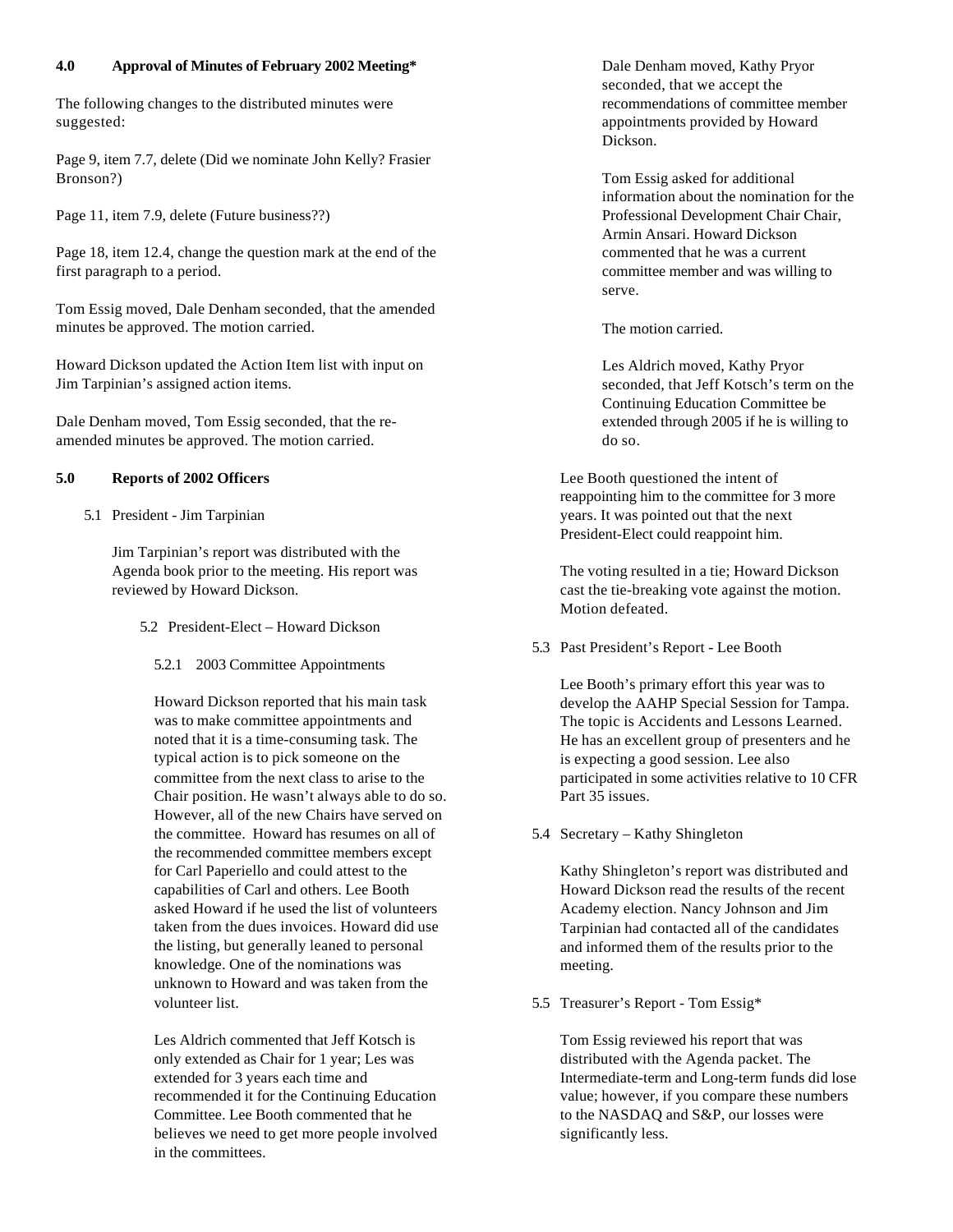Dale Denham moved, Les Aldrich seconded, that the Officers reports be accepted. The motion carried.

### **6.0 Committee Correspondence and Reports**

6.1 Appeals Committee – Terry Johnson

No report received; no action was necessary by the Appeals Committee.

6.2 Continuing Education Committee – Jeff Kotsch

Jeff's report was distributed with the Agenda packet.

6.3 Exam Site Selection Committee – Dan Burnfield

Nancy Johnson reported that there are 16 exam sites this year.

6.4 Finance Committee – Tom Essig

Tom Essig reported that the Finance Committee met in McLean at the Secretariat Offices on May 10<sup>th</sup>. The following issues were discussed at the meeting and are included in his written report. Tom pointed out that the final financial review by Walpert & Wolpoff, LLP was included in the agenda book.

6.4.1 Review of Budget Requests for FY02/03

We reviewed the current income and expenses to help us develop suggested budgets for the next fiscal year. The budget requests were equivalent to last years in order to maintain our current level activities. Therefore, the Finance Committee is recommending an increase in active CHP fees to \$70, effective with the 2003 invoices. Tom Essig reviewed the fee structures of other organizations and if we raise our fees to \$70, we would still be within the middle range of fees for these organizations. Tom noted that it has been 5 years since we raised our fees.

The Finance Committee is also proposing an increase in the CEC fees from \$150 to \$175. The last time these fees were raised was also 5 years ago.

### 6.4.1.1 CSI Contract Payments

Tom Essig reported that our FY01-02 budget did not contain enough funds to cover the last payment of the contract with CSI for the Re-engineering of the Part II exam. The Finance Committee recommends that the extra payment be made from the FY02-03 Finance Contingency fund.

Tom Essig reviewed the proposed budget for FY02- 03. The proposed budget reflects a decrease in receipts and a stationary disbursement compared to the FY 01-02 budget.

### 6.4.2 Development of Performance Benchmarks for Financial Advisor

The Finance Committee was charged with developing a performance benchmark. Tom Essig has requested performance records from our Financial Advisor for the past several years. The Advisor noted that we should be looking to him for good performance, but not necessarily the top performance, because of our duties to protect our funds. More importantly, the Advisor stressed the importance of his protecting against losses in down markets. The Finance Committee has been pleased with his responsiveness and performance. Another task for the Finance Committee is to consider what standards we want to set for the performance. Howard Dickson applauds the Financial Advisor's performance—during the down times, we have done well.

6.4.3 Renewal of Financial Support to the ABMP

The Finance Committee discussed renewal of financial support to the ABMP and felt that the ABMP is going to exist with or without our support and that it was to our benefit to have input to their process. The Finance Committee recommends the continuation of the \$1000 support for FY02-03.

Howard Dickson placed the recommendations regarding the Maintenance Fee and Course Fee increases and the proposed budget on the Agenda under item 12.5 and the ABMP financial support issue under 11.4. Kathy Pryor will discuss the CSI Contract under her report in 8.0.

6.5 Nominating Committee – Jerry Martin\*

Jerry Martin, who was unable to attend the meeting, provided a written report that was distributed with the Agenda book. Lee Booth commented that the Executive Committee usually doesn't receive the Committee's internal balloting results.

Action Item—Howard Dickson will consult with the incoming Nomination Committee Chair regarding the practice of providing the Executive Committee with the Nominating Committee's internal balloting results.

The Executive Committee, less Liz Brackett who excluded herself from the room, balloted the nominees for the ABHP. Liz Brackett was selected as the incoming ABHP member effective 2003.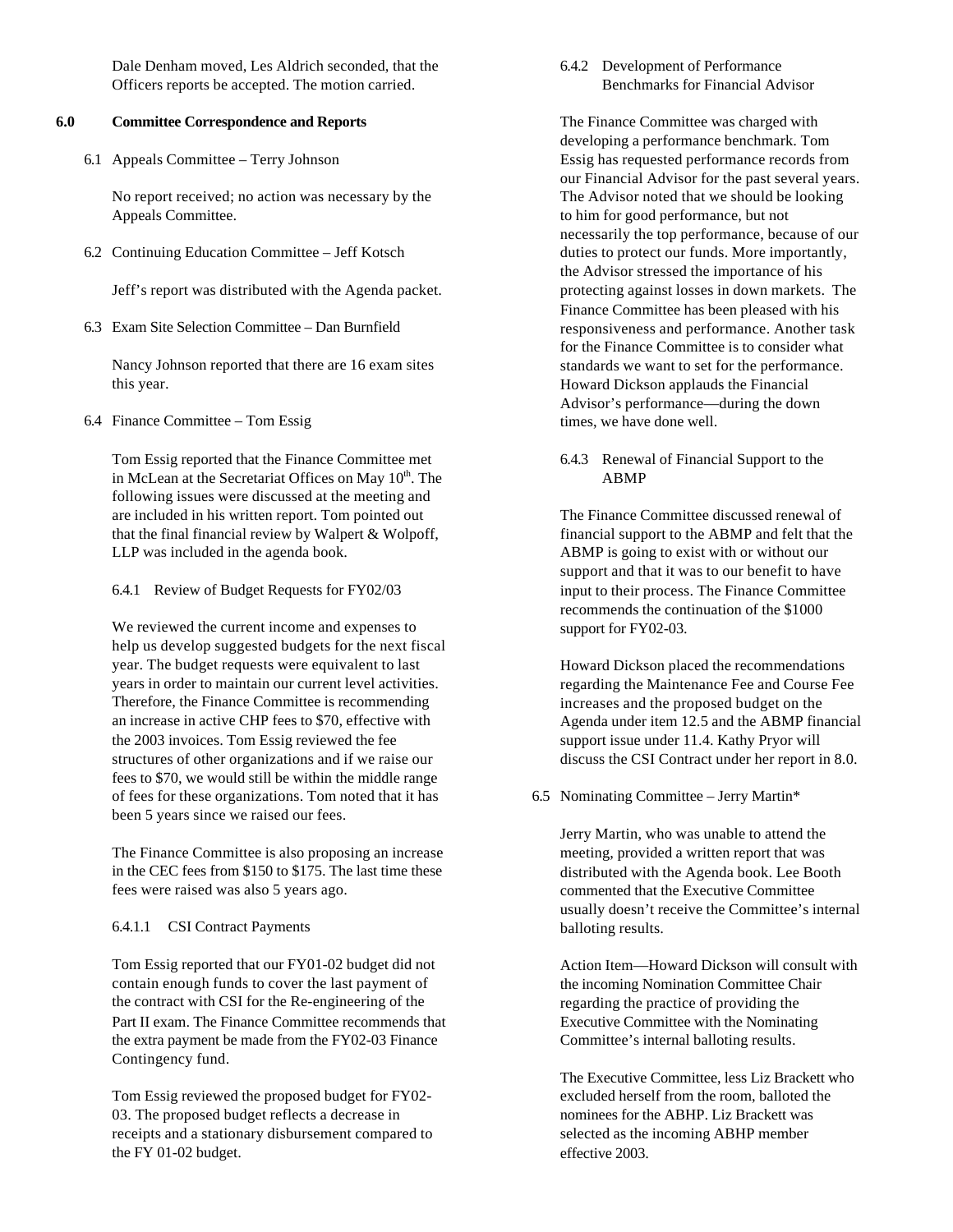# **CHP NEWS**\_#

Recessed at 2:35; reconvened at 3:00 p.m.

6.6 Professional Development Committee – Carolyn Owen

Tom Essig requested support from the Executive Committee to staff the AAHP Booth for the next few days.

Nancy Johnson noted that the Professional Development Committee has been very busy.

6.7 Professional Standards & Ethics Committee – Otto Raabe

No member of the committee was available (on Saturday). Dale Denham pointed out that there is a new award this year—the Joyce P. Davis Memorial Award, and John Kelly is the recipient. Dale received a nice note from Joyce's sister who expressed her appreciation for the establishment of this award.

Otto Raabe joined the meeting on Sunday and reported there were no professional ethics infractions to be dealt with this year. The Professional Standards & Ethics Committee is largely working on developing SOPs.

Otto Raabe noted the need to use the formal nomination process for the Joyce P. Davis Memorial Award. This is a new award and needs to be advertised.

**Action Item—Write up an article for the CHP corner advertising the Joyce P. Davis Memorial Award (Otto Raabe-by October 15). Kyle Kleinhans will include the information in the CHP Corner.**

Dale Denham moved, Les Aldrich seconded, to accept the Committee's report. The motion carried unanimously.

6.8 Ad Hoc Committee on Public Member

Kathy Pryor noted that our continued accreditation by the CESB requires us to have a public member on the ABHP. There is an ad hoc committee to establish how we will go about this. Kathy agreed to serve as Chair of the ad hoc committee and continue to work

on this project.

Les Aldrich moved, Kathy Pryor seconded, that all the committee reports be accepted. The motion carried.

### **7.0 Member Communications**

7.1 Newsletter –Steve Rima/Kyle Kleinhans, editors

Kyle Kleinhans thanked everyone who submitted articles for the *CHP News* and Corner. The deadline for receipt of the minutes and any committee or officers reports for the December issue of the *CHP News* is October  $15<sup>th</sup>$ .

7.2 Web Page – Scott Medling, Web Master

Scott Medling reported that 58 members have received embossers. Consultants are listed on the web; an e-mail will go out requesting consultants to list their specialty areas. Users will be able to select consultants by specialty area, or see what the specialty areas of a specific individual are.

Les Aldrich moved, Kathy Pryor seconded, that the committee report be accepted. The motion carried.

### **8.0 Report of the American Board of Health Physics – Kathy Pryor**

Kathy Pryor distributed an amended report based on updates stemming from the Board meeting yesterday and this morning.

The exam will be given on Monday. Kent Lambert chaired the Part I Exam Panel and Sharon Dossett chaired the Part II Exam Panel. The Board Chair and several other CHPs reviewed the final Part II exam. The Board extended thanks to everyone who helped with the exams.

The ad hoc Part II Exam Panel will meet on Sunday. They are behind schedule on the development of questions. The Panel is about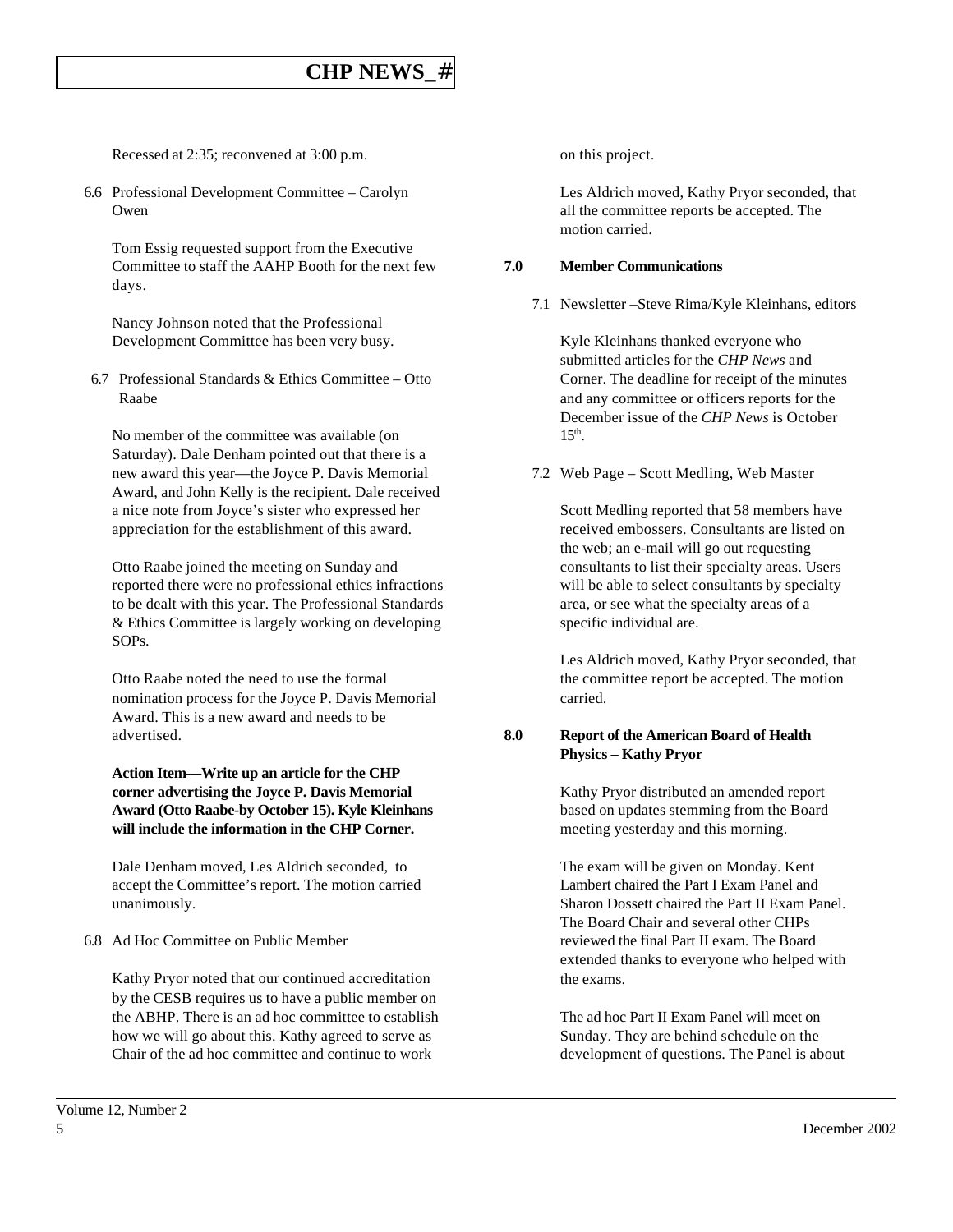one and a half years behind their target dates. The Board voted to delay any full implementation of the re-engineered exam until the 2005 exam. This will allow them to take incremental steps in the development and implementation of the exam and to develop a transition plan. For the 2003 exam, some of the already developed items will be incorporated into core and/or specialty questions. These will go through the same QA processes as currently done. There will be a poster presentation on Monday afternoon on the re-engineered Part II exam.

Last year, the Board took the results of the Job Task Analysis and developed a new set of eight domains of practices. These were used for the 2002 Part II exam; however, it was noted that there were too many domains and the domains were unwieldy. Therefore, the Board combined and re-identified the domains, resulting in 5 domains. The Board has an action to rewrite the descriptors for each of these domains for the fall Board meeting. The Board affirmed that these domains also apply to Part I.

The Board voted to close the Part II exam bank, effective with the 2003 exam. This means that the candidates will not be allowed to retain their set of exam questions. Changes will need to be made to the Procedures Manual.

The Board discussed the validation of new Part I questions. Currently, there is no "field testing" of new questions. They are exploring the possibility of placing up to 15 new (non-scored) questions on the Part I exam so that they can be validated. There is an action to contact the other members of the CESB to determine how they validate new exam questions.

The Board approved Part I Panel replacements and officers. They were not able to vote on new Part II Panel members—this will be handled by e-mail ballot this summer. Board officers for next year are: Ed Bailey, Chair; John Serabian, Vice Chair; Mary Birch, Secretary; Jim Willison, Parliamentarian.

The Board submitted a budget for FY02-03, which included a request for support of the ad hoc Part II Panel. Payment of the CSI Contract was also discussed. The CSI contract is calendar based, not performance based. Since we are behind schedule, it is of concern that we will be paying them for items at least one and a half years before they are delivered. Jim Tarpinian and Kathy Pryor have been discussing the payment issue with Jim Hecht, CSI, in an attempt to delay some of the payments until the work is performed. Kathy recommends that we develop new milestones for the project and attempt to develop a new payment schedule with Jim Hecht.

this year. He is very deserving of this award.

The Board hopes to have a web-based questionnaire for feedback on the exam and candidate statistics for this year's exam.

The ABMP and the ABR approached the Board about a consolidated position on recommended changes to the 10 CFR Part 35 training and experience requirements for RSOs.

The Board discussed alternatives to the Passing Point Workshop. Dick Toohey, Part I Past Chair, will report back on these alternatives at the fall Board meeting. The next Passing Point Workshop isn't necessary until 2004.

Kathy Pryor presented the Policy Manual Changes approved by the Board that need Executive Committee approval. Change #1: Item D.4: Insert after 'Examinations' the words "(Test Questions and Stock Solutions)"; Change 'Part II examinations' to 'Graded Part II Answer Sheets'; change 'Written Reports' to 'Radiation Protection Reports (Part II Applications); and change '(See Gooden Recommendations) to 'Shred reports after approval of application'.

Kathy Pryor moved, Dale Denham seconded, that the changes to section D.4 be approved. The motion carried.

Change #2: amend Section I, H.4 to add the following subparagraph:

*Each year following the presentation of the award, the Committee Chair shall forward the nomination, supporting materials, and other records associated with the selection of the honoree to the Program Director for archiving.*

Kathy Pryor moved, Liz Brackett seconded, that the change to Section I, H.4. be approved. The motion carried.

Kathy Pryor completed her report. Discussion followed. Lee Booth asked if CESB was requiring us to validate new questions in the manner that was presented by the Part I Panel. Kathy responded no, but the CESB is a source of information on how other organizations handle these issues. Les also questioned the Part I validation proposal. Lee asked if this is also going to apply to the Part II questions. Kathy responded that this whole process is still under development and consideration.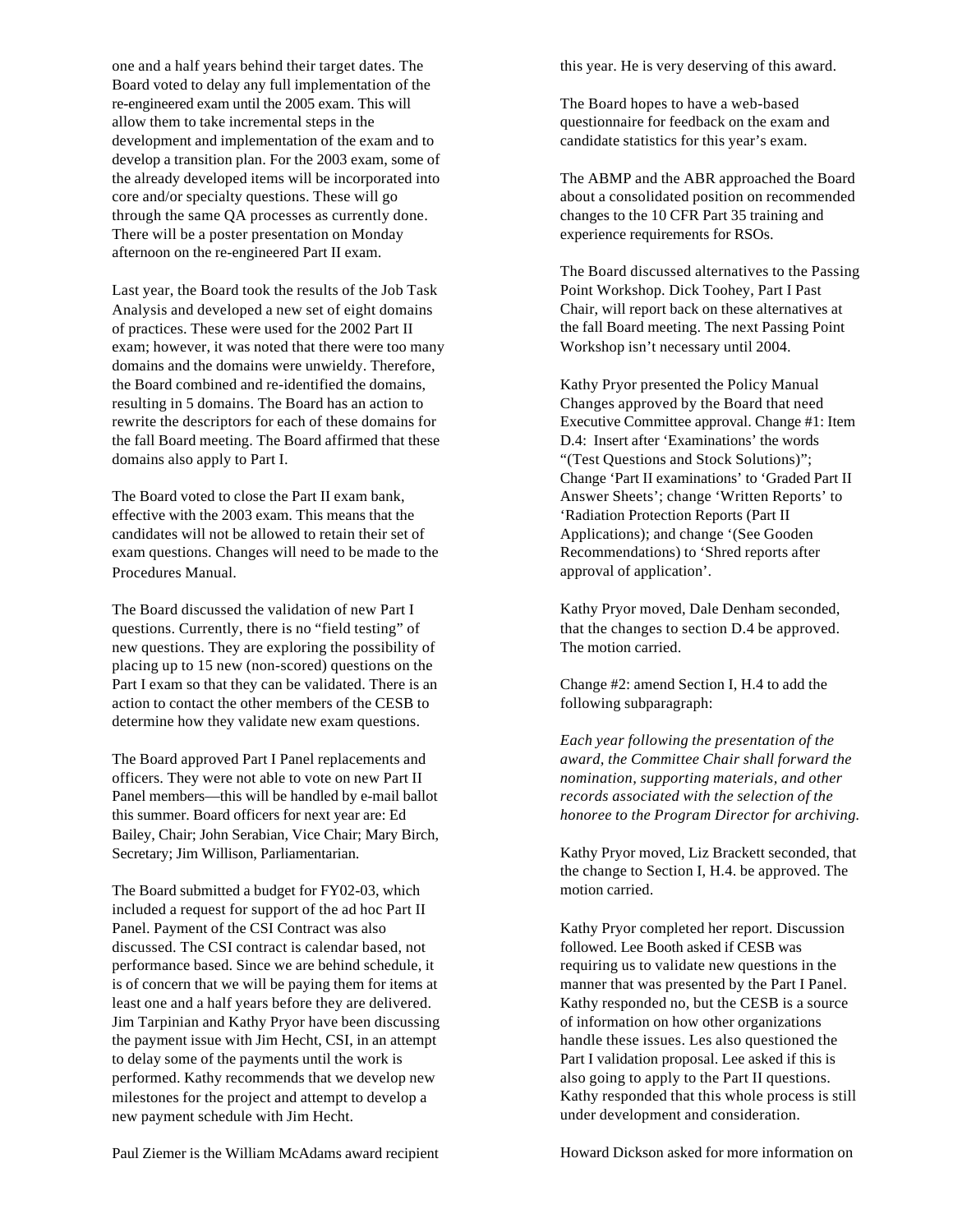# **CHP NEWS**\_#

the CSI Contract. Have we done any assessment as to why we are not proceeding in a more timely manner on the development of the re-engineered exam? Kathy Pryor reported that the Board is working on clarifying the schedule expectations and improving participation by the less-active panel members. Howard asked if we expect to receive any performance from CSI after the contract is over and all of the payments are made, even if the deliverables have not been made. Howard suggested that the Secretariat should assist on the contract review.

Howard Dickson expressed concern that the Board notify the candidates about the decision to close the Part II exam bank as soon as possible.

Les Aldrich moved, Dale Denham seconded, that the Board Report be accepted. The motion carried.

### **9.0 Reports from AAHP Liaisons**

9.1 ABMP – Ken Miller/Dave Steidley

Not present at the meeting; no report received.

9.2 CRCPD – Ruth McBurney

Ruth McBurney asked if we had any comments to take back to the CRCPD. At their last meeting, a lot of emphasis was placed on Homeland Security. They are experiencing a serious resource deficit. The AAPM usually provides training in conjunction with the CRCPD at their meeting and the CRCPD is approaching the HPS to see if they would like to also participate. The CRCPD is considering combining their liaisons to the AAHP and HPS; this person should be a CHP.

The CRCPD is interested in the implementation of Part 35. The states are waiting to see what additional rulemaking happens in relation to training.

9.3 HPS – Ed Maher

Ed Maher reported that he had an action item to ask Keith Dinger to keep the AAHP in mind while dealing with Capitol Associates. Ed spoke with Keith who has agreed to look out for issues relevant to CHPs; however, we need to be aware that there can be

financial needs to pursue some of these issues with Capitol Associates. Howard Dickson expressed his concern about the Academy getting involved in the lobbying arena. Also, we are operating a deficit budget for the second or third year, and there is concern that we do not have the funds necessary for this type of activity. Ed confirmed that the issue of certification of RSOs is closed.

9.4 NRRPT - Paula Trinoskey

Paula was unable to attend the meeting. There was no report at this time.

### **10.0 Report of the Secretariat – Nancy Johnson**

Nancy Johnson submitted a written report with the Agenda packets. She reviewed the report that included a list of her AAHP and ABHP activities since the meeting in February, an update on the number of exam candidates and exam sites this year, and an update on Academy membership statistics. Roster Changes: Howard Dickson's phone numbers and email address changed as follows:

Home (925)960-1731; Work (703)418-3224; FAX (703)418-0428;

email: hwdickson@egginc.com

#### **Executive Session**

A brief executive session was held.

### **11.0 Old Business**

11.1 Academy Logo Update – Tarpinian/Denham

> Dale Denham provided a final logo that was reviewed by the Executive Committee electronically prior to this meeting.

Dale Denham moved, Kathy Pryor seconded, that the Academy logo submitted by Dale Denham be approved. The motion carried.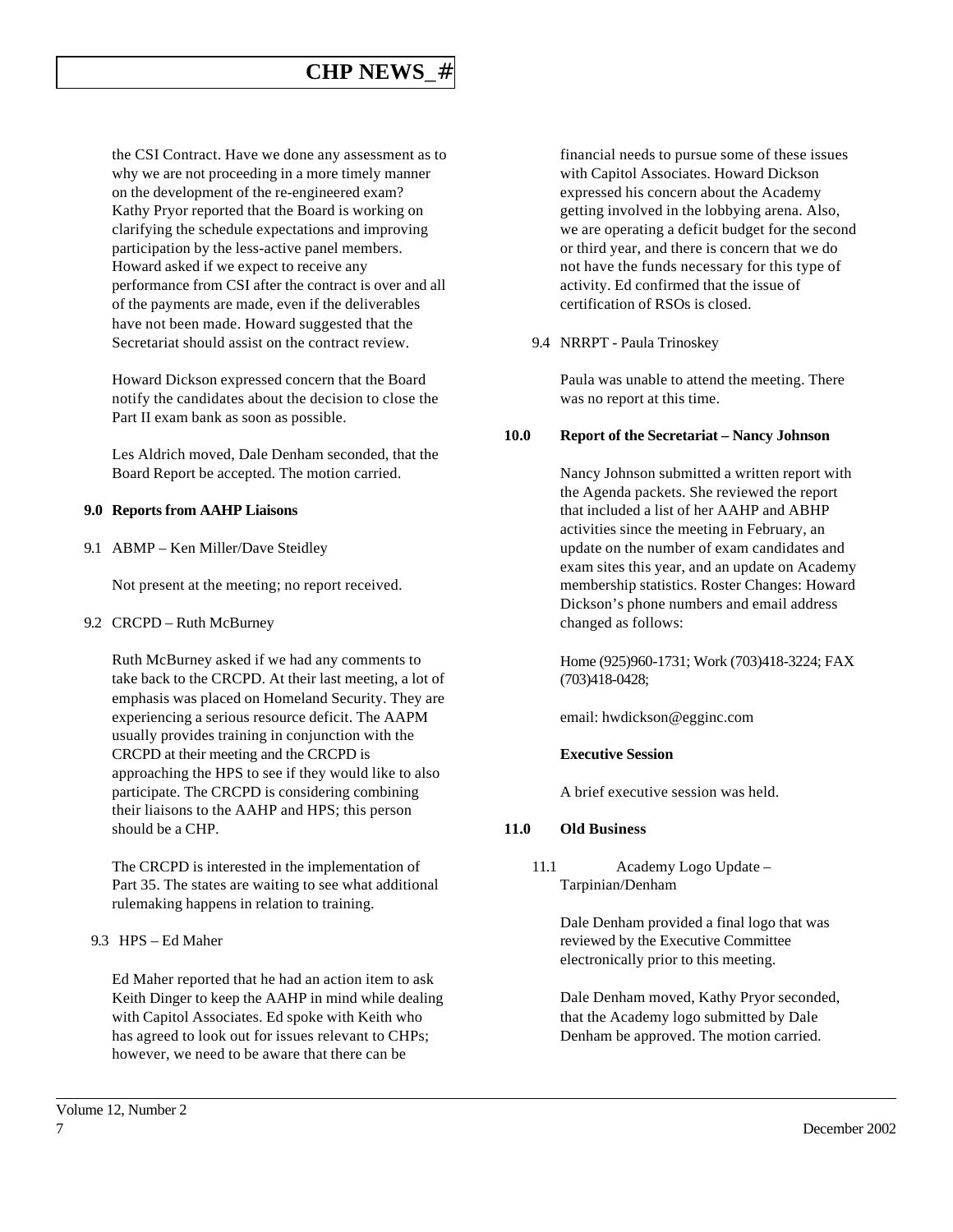This issue was postponed until the winter meeting.

### 11.3 10 CFR Part 35 Update\*

Ed Maher reported that he had received a response from the NRC to his letter denying our request for ABHP certification as meeting RSO requirements. Kathy Pryor was approached by the ABR, ABMP and the ABSNM, to join in a concerted effort to provide NRC with a proposal recognizing certification by various boards and/or other possible criteria as meeting the requirements for RSOs. The Board has agreed to participate in this effort. There will be a meeting of the subcommittee of the Advisory Committee on the Medical Use of Isotopes on Training Experience Requirements in Rockville, MD on June 21<sup>st</sup>. Ruth McBurney clarified that one of the reasons that this meeting is occurring is that the new regulations have eliminated certification by most boards as meeting the requirements.

Dale Denham moved, Lee Booth seconded, that we send Shawn Googins to the meeting on June  $21<sup>st</sup>$ . The motion carried.

Recessed at 5:05 p.m. Will reconvene at 9:00 a.m. Sunday.

The meeting was reconvened at 9:00 a.m. Sunday and called to order by Howard Dickson.

### 11.4 ABMP Issues

Lee Booth began the discussion of Jim Tarpinian's draft letter to the ABMP noting that it is unlikely that the ABMP will extend reciprocity to the ABHP certification. Kathy Pryor noted that the ABMP already extends reciprocity to Part I of the ABHP exam (and the ABHP just agreed to extend reciprocity to the ABMP Part I exam at yesterday's meeting), but neither organization was willing to extend full reciprocity to the other organization. Lee suggested deleting #3 from the letter as #3 might be the showstopper.

Regis Greenwood asked what the long-term goal of the letter is (long-term absorption of the ABMP into the ABHP?) and suggested that the letter be modified to include (or not exclude) this eventuality.

Lee Booth suggested that support for other Boards might not be consistent with the goal or intent of the AAHP, and if we're going to continue with financial support of the ABMP, we should enact a bylaw change that provides for that, and we should extend support to other organizations as well. Regis had an alternate view, stating that the AAHP's support of

the ABHP was not exclusive, and that our highest goal is to support the continued study of health physics.

Kathy Pryor stated that the ABHP was going to prepare the appropriate procedure and policy manual changes to address recognition of the ABMP Part I exam as meeting the requirement to pass Part I of the ABHP exam. These changes would be discussed at the Fall Board Meeting. The associated Policy Manual changes would be presented to the Executive Committee at the San Antonio meeting in January.. Dale Denham and Lee Booth suggested that action by the AAHP at this time might be premature.

Kathy Pryor moved, Dale Denham seconded, to have Jim Tarpinian redraft the letter to the ABMP to remove the specificity from the draft letter but to generally express a spirit of cooperation. The motion carried.

The Finance Committee recommended that we continue support to the ABMP at the level of \$1,000. Dale Denham moved, Tom Essig seconded, that the AAHP pay the \$1K and include it as part of the 5-year commitment. Kathy Pryor suggested that the money be provided on a 1-year basis, and redecided on a year-by-year basis. The motion failed.

Kathy Pryor moved, Tom Essig seconded, to provide \$1K to the ABMP this year and to reconsider the contribution for future years on a year-by-year basis (or until formalized in a change to bylaws). The motion passed with one nay vote.

### 11.5 Proposed ByLaws Revisions – Tarpinian

Dale Denham moved, Tom Essig seconded, ) to approve the bylaw change (adding a public member to the ABHP) (including fixing the typos noted below). The motion passed unanimously.

Typos: p. 3, 3rd bullet in Section II, Purpose (need space between "ofcommon" and the  $6<sup>th</sup>$ bullet, delete the "a" in "CHPsa"

### **ACTION: Ballot the proposed AAHP bylaw change. (Nancy Johnson/Kathy Shingleton)**

### **ACTION: Make AAHP bylaws available on the web. (Scott Medling)**

11.6 Revision of SOP 4.5 re: Use of CHP Designation – Greenwood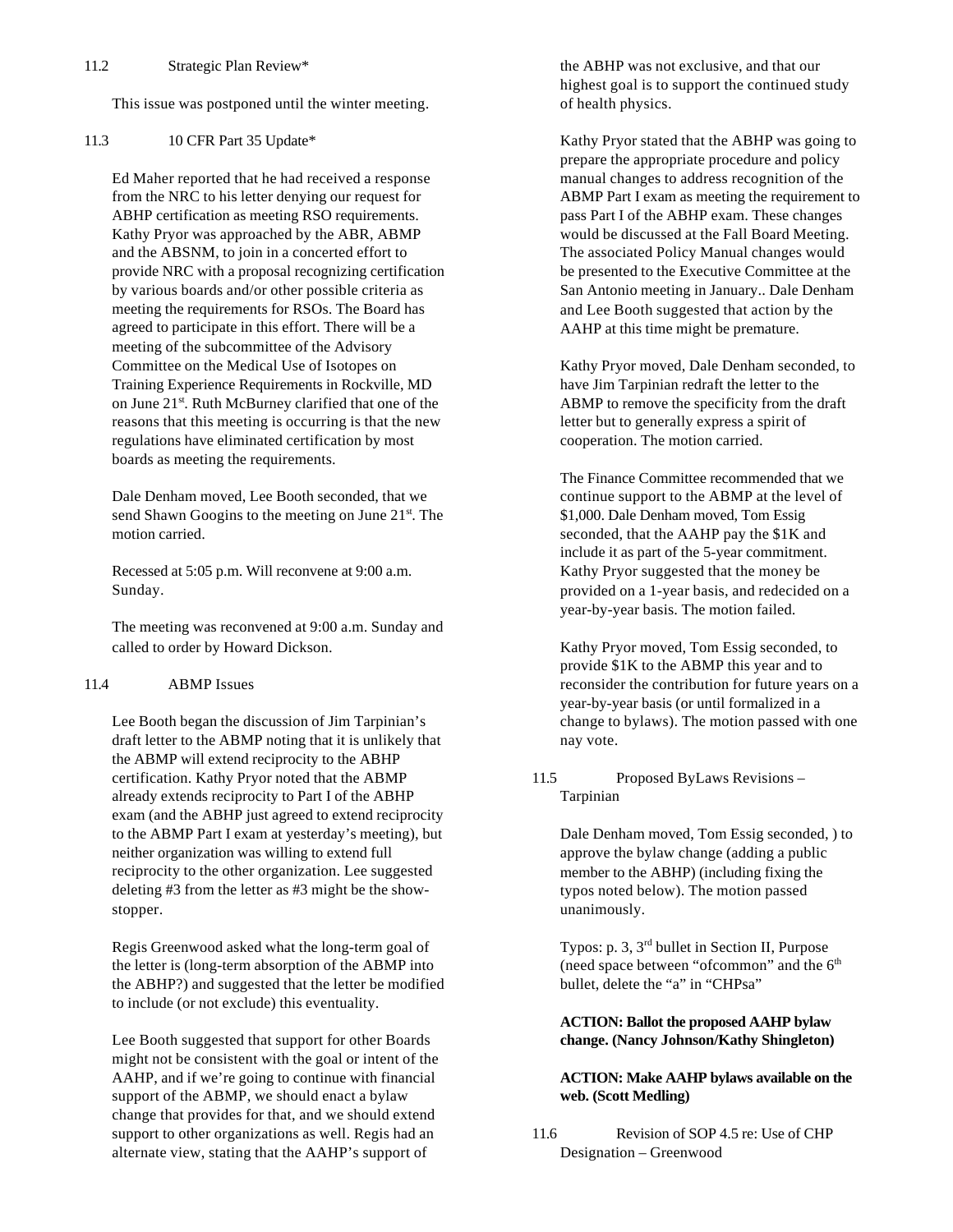## **CHP NEWS**\_#

| 11.7 | SOP re: Email Ballot Process - Greenwood |
|------|------------------------------------------|
|------|------------------------------------------|

11.8 SOP re:Parliamentarian Position - Greenwood

Regis Greenwood noted that no comments were received on the draft revisions.

**ACTION: Provide AAHP SOPs to Regis Greenwood and Scott Medling. (Nancy Johnson, by Sept 1)**

**ACTION: Make AAHP SOPs available on the web. (Scott Medling, by Nov 1)**

**ACTION: Include in the President's letter / dues envelope a statement asking for e-mail addresses to enhance timely, efficient communications. (Nancy Johnson, Jim Tarpinian, by July 1)**

#### **12.0 New Business**

12.1 Agenda for Open Meeting\*

Add to the agenda: CHP Corner (Kyle Kleinhans). George Vargo was identified as potential presenter for the issue of adding a public member to the ABHP.

Tom Essig moved, Liz Brackett seconded, ) to approve the amended agenda for the Open Meeting. The motion passed unanimously.

12.2 Contract Signature Authority

Regis noted that the Bylaws are silent on the issue of contract signature authority, but the AAHP President has administrative authority and therefore presumably can sign contracts for the Academy.

Dale Denham moved, Liz Brackett seconded, ) to draft a bylaws change to specifically provide for programmatic contract signature authority and develop the supporting SOP. Two AAHP Officers shall sign programmatic contracts; one of the signatures must be of the President or the Presidentelect. (Note: The executive committee may delegate signature authority to the Secretariat for certain specified contract types.) The motion passed unanimously.

### **ACTION: Draft a Bylaw change to provide for contract signature authority and draft an SOP to provide supporting detail. (Liz Brackett)**

12.3 ANS/RPSD Certification for MCNP Shielding

It was decided that this issue was probably not appropriate for the larger organization. Kathy Pryor will respond by e–mail to the individual who brought up the issue.

12.4 San Diego Special Session

Liz Brackett suggested establishing Wednesday as the AAHP meeting day at future annual meetings. Noting that there may be times when changes would be needed, the Executive Committee supported the idea.

- 12.5 Executive Committee Midwinter Meeting (January 19-22, 2003, San Antonio)
- 12.6 Finance Committee (Tom Essig)

Tom Essig moved Dale Dehnam seconded, to increase the annual dues for AAHP members (excluding Emeritus members) from \$60/y to \$70/y, commencing with the 2003 dues mailing. The motion was defeated with one 'aye' vote.

Discussion: The AAHP dues are on the lower side of dues charged by other professional organizations. The increase is needed to cover existing obligations as funds generated from exam fees are declining. The Finance Committee considered raising the fee for taking the exam, but concluded that it could be counterproductive (i.e., the number of applicants are already diminishing and providing further impediments by increasing the exam fee is not likely to help the situation.)

The proposed budget presumes that the Executive Committee will approve the proposed dues increase.

Scott Medling moved, Lee Booth seconded, ) to increase the annual dues for AAHP members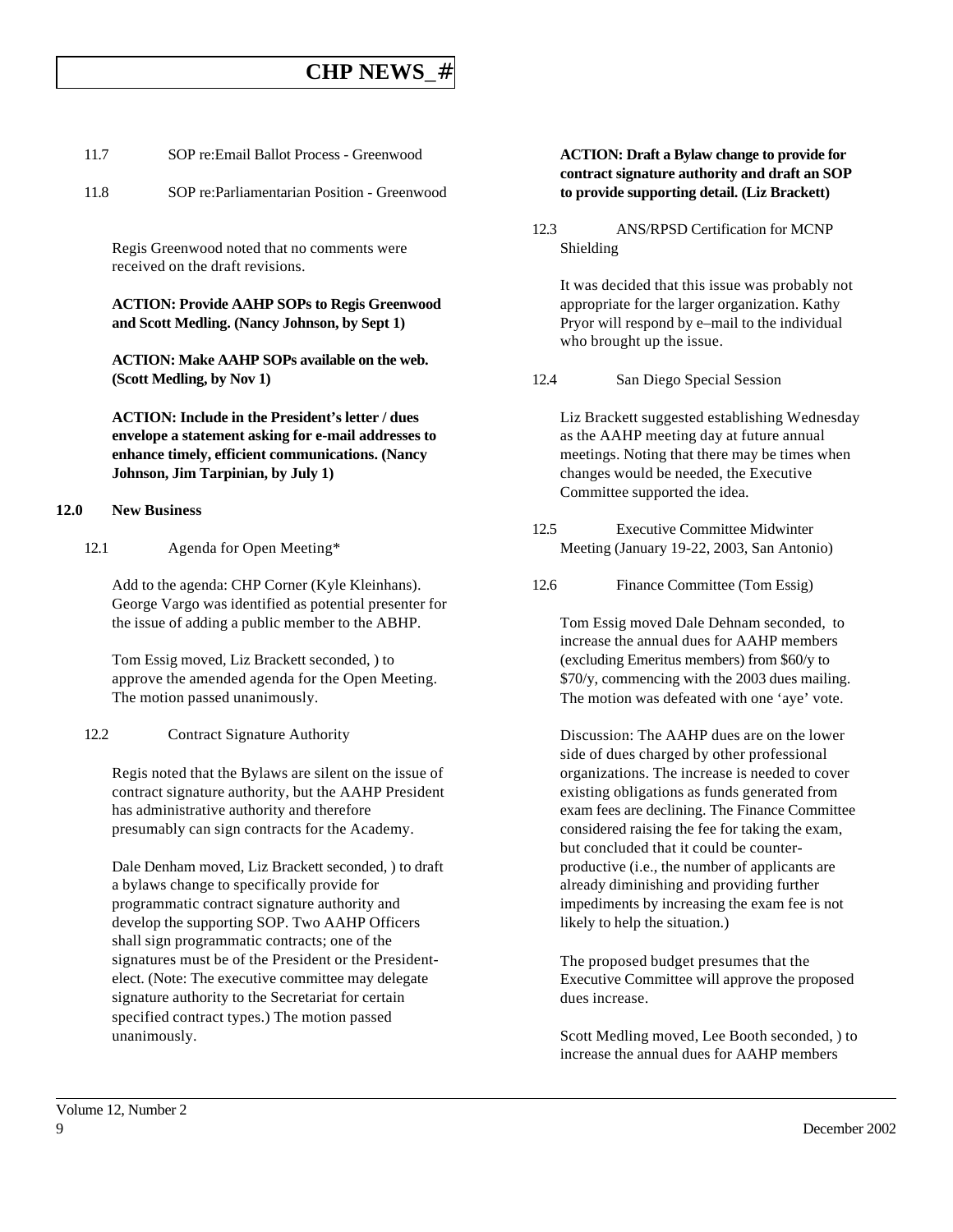(excluding Emeritus members) from \$60/y to \$75/y, commencing with the 2003 dues mailing. The motion was carried with one 'nay' vote.

Tom Essig moved, Kathy Pryor seconded, ) to increase the AAHP 8-hr Continuing Education Course fees from \$150/course to \$175/course, commencing with the 2003 courses.

Les Aldrich pointed out that the fees for these courses was increased by 25% 5-years ago and this increase would result in a total 46% increase over the five-year period. Kathy Pryor pointed out that the proposed fees are still on the lower side of what other organizations charge. Dale Denham thought the fee would be appropriate at \$200. Nancy Johnson identified many of the costs that are increasing (e.g., AV).

The motion was carried. (Aye votes: Lee Booth, Tom Essig, Kathy Shingleton, Liz Brackett, Kathy Pryor) (Nay votes: Dale Denham, Les Aldrich).

Tom Essig moved, Les Aldrich seconded,) to approve the budget as presented by the Finance Committee for FY 2003 (commencing Sept 2002). The presented budget included the proposed increases of \$70/y dues and \$175/8-h course fee.

Discussion: We are knowingly budgeting a deficit. The gain from the increased dues does not show up as much of an increase in this year's budget because of how the fiscal year splits. The gain will be realized in future years.

The motion was carried unanimously.

#### 12.7 Next meeting (Howard Dickson)

The next AAHP meeting will be held January 21 (Tuesday) at the midyear meeting in San Antonio.

#### **13.0 Adjournment**

A motion was made by Les Aldrich moved, Liz Brackett seconded,) that we adjourn until Jan 21, 2003. The motion was carried unanimously.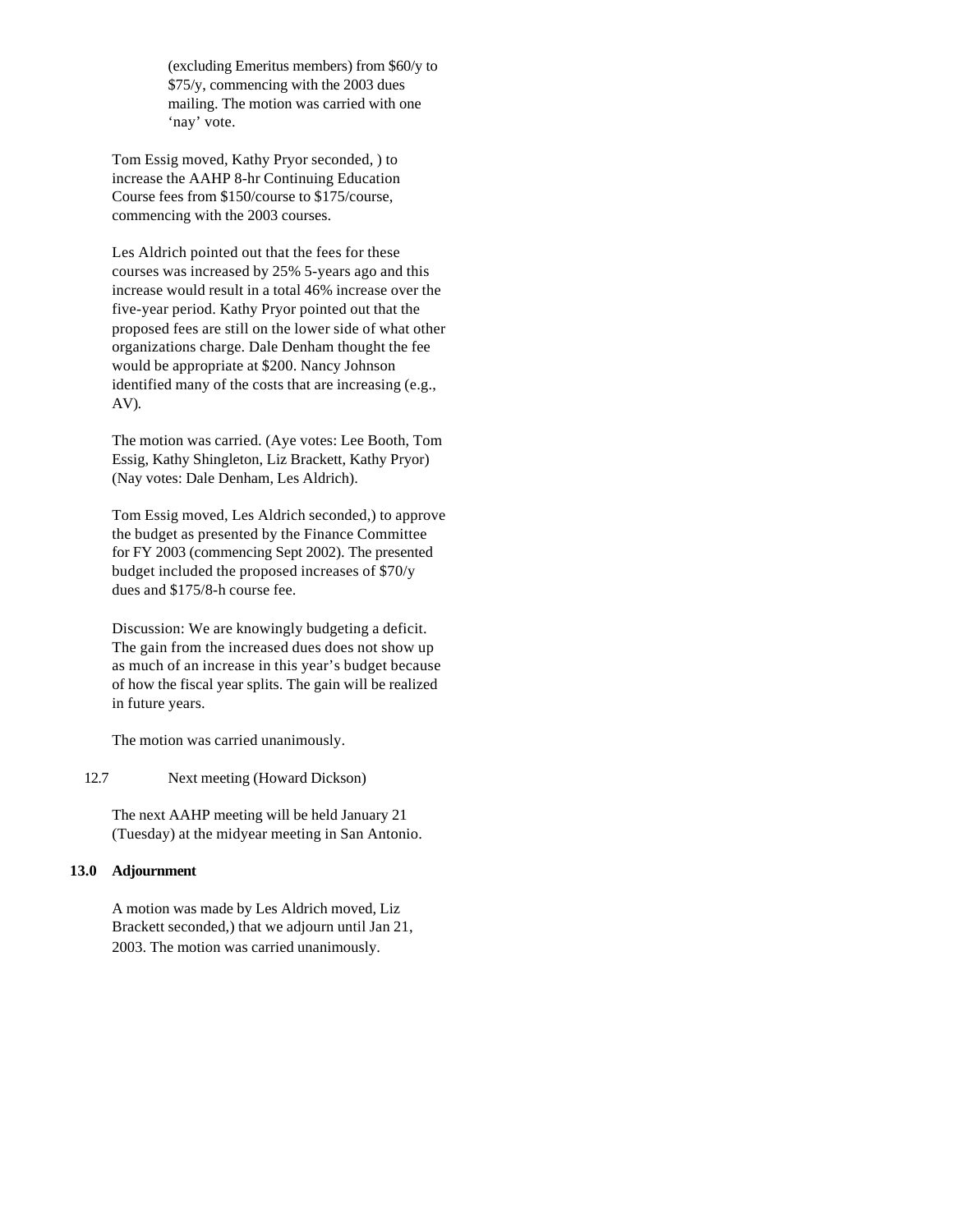### **REMINDER**

Applications for the Certification Exam must be postmarked by January 15th. Application materials may be obtained from the Academy web page:

### **www.aahp-abhp.org**

**or from the Secretariat, 703-790-1745.**

**Address contributions for** *CHP News* **and "CHP Corner" to:**

**Steve Rima, CHP, CSP – Editor** Work: 970-243-2861 Fax: 970-256-7356 **sdrima@mactec.com**

**or**

**Kyle Kleinhans, CHP – Associate Editor Work: 865-241-8380 Fax: 865-241-8381 Kkleinhans.hp85@gtalumni.org**

**Articles, Letters to the Editor, etc. are welcome. Contributions may be in the form of electronic files (MS Word or WordPerfect), text files, or hard copy.**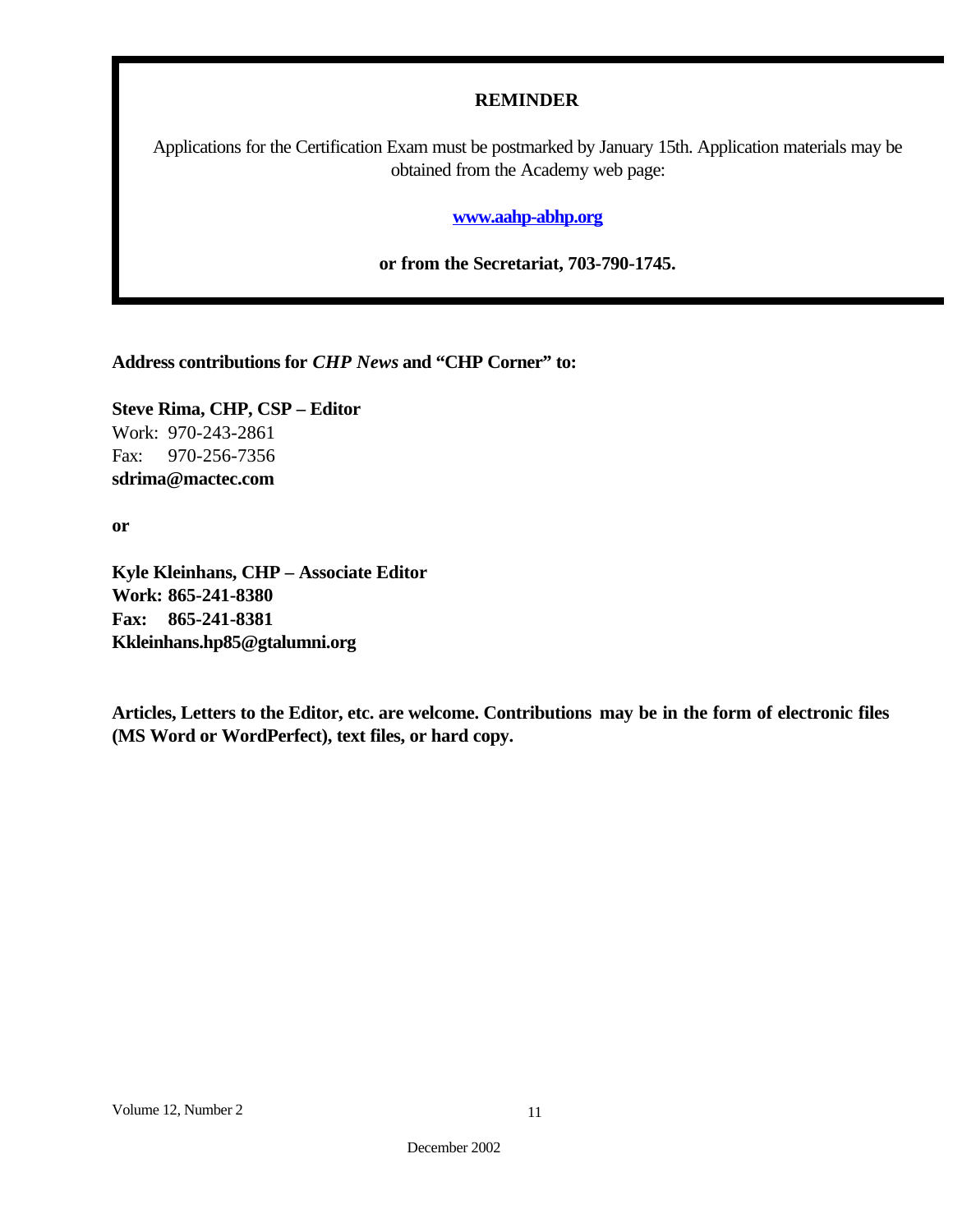# **THE 2002 CHP SALARY SURVEY**

# **Gary Lautenschlager**

### **Introduction**

The 2002 Certified Health Physicist (CHP) survey data was collected by having CHPs submit their responses to survey questions on a web- based data entry form. As was done last year, data was collected in coordination with a salary survey of the entire Health Physics Society (HPS).

Chris Graham and Andy King will report the HPS salary survey results separately in the Health Physics Newsletter.

The survey was also available in hardcopy form for those who preferred to fax or mail their responses.

Questions about this survey should be directed to Gary Lautenschlager, via email at: chpsalarysurvey@yahoo.com

### **Data Analysis**

The salary ranges marked by CHPs on the completed survey forms were rounded to the midpoints of those ranges before statistical analyses were performed. For example, if a CHP marked the salary range \$50,000 to \$52,499; their salary was rounded to the midpoint value of \$51,250.

Responses from CHPs who were either part time or retired were not analyzed, since the data did not appear to allow meaningful comparisons to be made.



To avoid skewing the results, data from three survey respondents were excluded from the data analysis because they indicated that they earned \$174,499 or more per year.

Of 62 respondents who reported receiving a significant (10 % or more) salary increase upon attaining ABHP certification: 19% received this increase from their current employer, 23% from a promotion with their current employer, 53% received this increase from a new employer, and 5% did not specify.

CHP salaries by region are also presented in this report.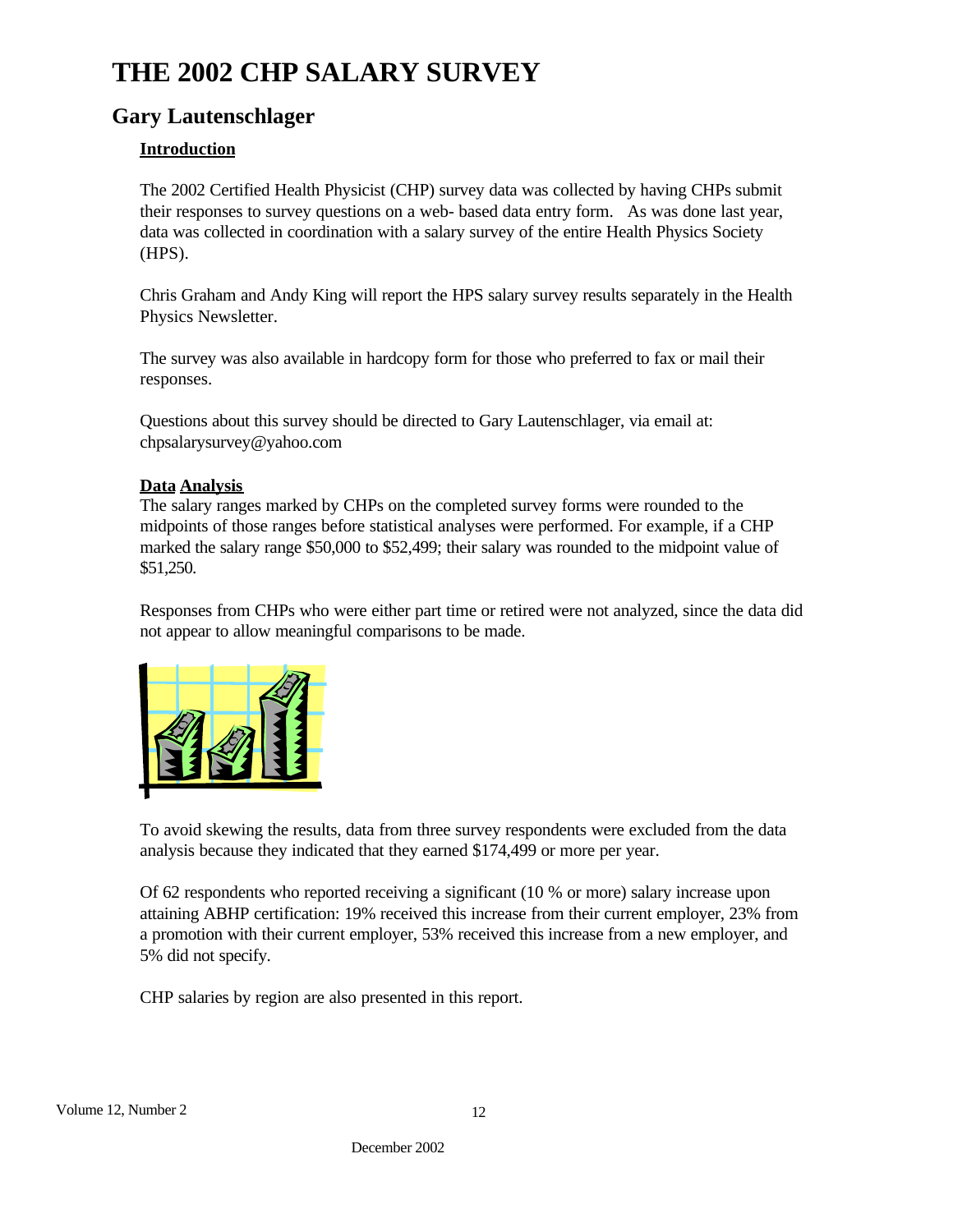### **Data Presentation**

In an effort to make the results of the survey interesting and useful, CHPs were subcategorized in several ways by education, primary job responsibility, years of experience, and combinations of these subcategories.

Readers are cautioned that for statistical validity, results were usually given only if there were 10 or more CHPs within that subcategory. Data presented for one subcategory of CHPs may not be possible for another subcategory. However, some exceptions were made for general interest.

The subcategories in the tables may also change from year to year, depending on the number of responses received. Every effort was made to keep the subcategories consistent with previous surveys, but if there were an insufficient number of CHPs the results were not given.

### **Tables and Figures**

Tables show results for full-time CHPs who received health, vacation, and retirement benefits from their primary employer unless otherwise noted.

Histograms of the data shown in Table 1- All CHPs and Table 2 - Masters Health Physics are included as Figure 1 and Figure 2, respectively.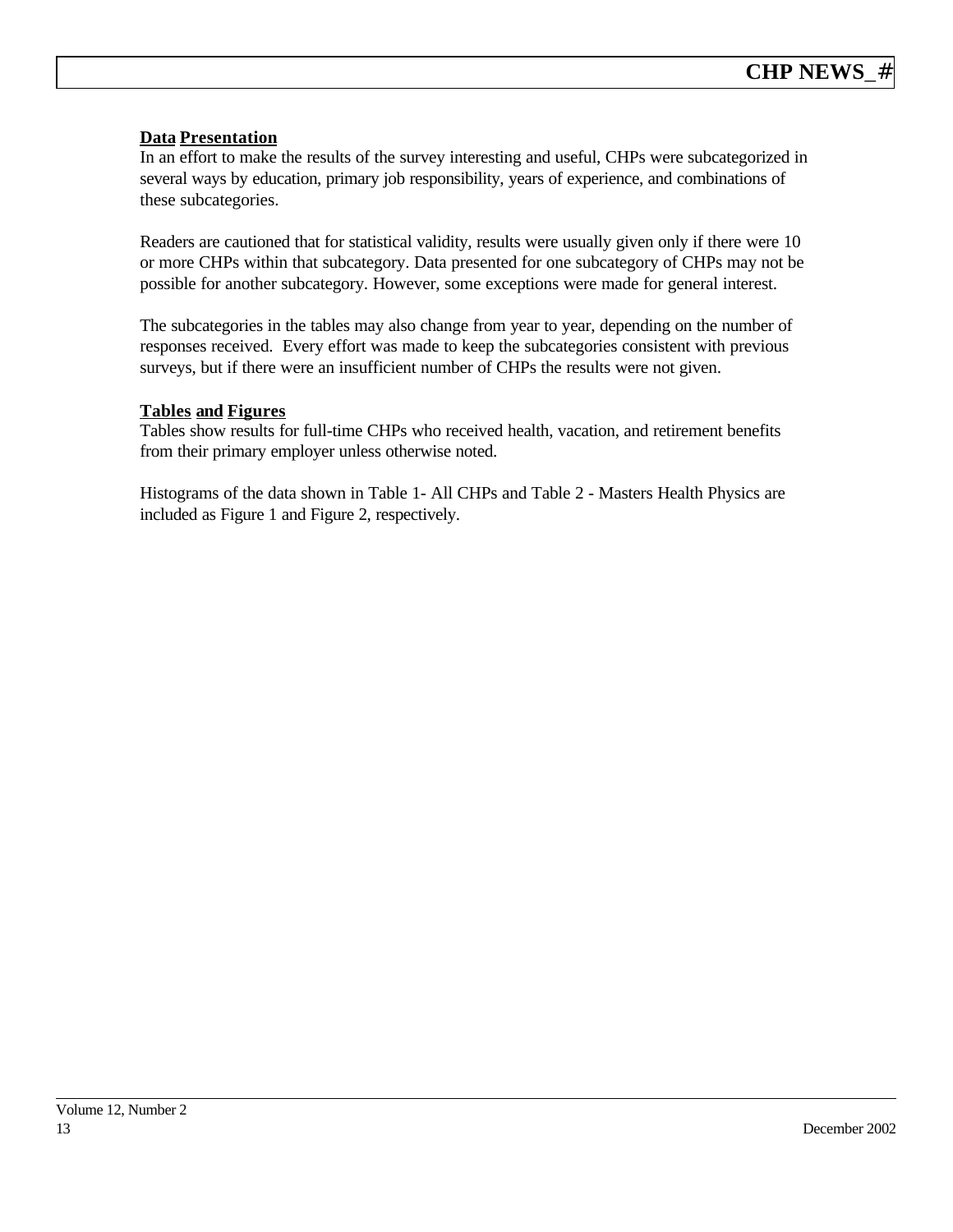### **Table 1: All CHPs**

| 1000 1111 VIII 9                            |       |          |          |           |          |                |
|---------------------------------------------|-------|----------|----------|-----------|----------|----------------|
| All CHPs                                    | Count | Average  | Median   | Max       | Min      | <b>Std Dev</b> |
| <b>CHPs</b>                                 | 268   | \$91,194 | \$88,750 | \$166,250 | \$38,750 | \$20,652       |
| <b>Table 2: CHPs by Education and Field</b> |       |          |          |           |          |                |
| Education                                   | Count | Average  | Median   | Max       | Min      | Std Dev        |
| <b>Bachelors Health Physics</b>             | 22    | \$96,023 | \$88,750 | \$166,250 | \$73,750 | \$19.924       |
| <b>Bachelors Other Field</b>                | 21    | \$85,060 | \$88,750 | \$108,750 | \$48,750 | \$14,612       |
| <b>Masters Health Physics</b>               | 141   | \$91.427 | \$88,750 | \$153,750 | \$51,250 | \$20,340       |
| Masters Other Field                         | 19    | \$89,276 | \$86,250 | \$116,250 | \$61,250 | \$16,532       |
| <b>Masters Nuclear Engineering</b>          | 14    | \$85,179 | \$88,750 | \$118,750 | \$38,750 | \$23,282       |
| Ph.D. Health Physics                        | 15    | \$89,750 | \$86,250 | \$141,250 | \$48,250 | \$23,751       |
| Ph.D. Other Field                           | 24    | \$96,042 | \$98,750 | \$143,750 | \$43,750 | \$24,846       |

### **Table 3: CHPs by Education and 6-15 Years Experience**

| Edu $\&$ 6-15 Yrs Experience | Count | Average  | Median   | Max       | Min      | <b>Std Dev</b> |
|------------------------------|-------|----------|----------|-----------|----------|----------------|
| All CHPs 6-15 yrs Experience | 76    | \$81.086 | \$81.250 | \$131.250 | \$43.750 | \$14.890       |
| Masters Health Physics       | 41    | \$82,043 | \$78.750 | \$131.250 | \$51.250 | \$15,707       |

### **Table 4: CHPs by Education and >15 Years Experience**

| Edu $\&$ >15 Yrs Experience                 | Count | Average   | Median    | <b>Max</b> | Min      | <b>Std Dev</b> |
|---------------------------------------------|-------|-----------|-----------|------------|----------|----------------|
| All CHPs $>15$ yrs Experience               | 185   | \$95,588  | \$93,750  | \$166,250  | \$38,750 | \$21,420       |
| <b>Bachelors Health Physics</b>             | 16    | \$100,781 | \$100,000 | \$166,250  | \$76,250 | \$21,413       |
| <b>Bachelors Other Field</b>                | 16    | \$87,188  | \$90,000  | \$108,750  | \$48,750 | \$15,299       |
| <b>Masters Health Physics</b>               | 99    | \$95,391  | \$91,250  | \$153,750  | \$58,750 | \$20,905       |
| <b>Masters Other Field</b>                  | 10    | \$97,000  | \$97,500  | \$116,250  | \$71,250 | \$16,075       |
| <b>Masters Nuclear Engineering</b>          | 10    | \$91,000  | \$93,750  | \$118,750  | \$38,750 | \$24,536       |
| Ph.D. Other Field                           | 20    | \$97,250  | \$100,000 | \$143,750  | \$43,750 | \$26,906       |
| Table 5: CHPs by U.S. Regions*              |       |           |           |            |          |                |
| CHPs by Region                              | Count | Average   | Median    | Max        | Min      | <b>Std Dev</b> |
| Northeast                                   | 37    | \$88,615  | \$88,750  | \$131,250  | \$46,250 | \$18,938       |
| Midwest                                     | 43    | \$87,936  | \$81,250  | \$151,250  | \$48,750 | \$22,676       |
| South                                       | 87    | \$90,043  | \$88,750  | \$151,250  | \$56,250 | \$17,032       |
| West                                        | 113   | \$95,781  | \$95,000  | \$166,250  | \$43,750 | \$21,620       |
| <b>Table 6: CHPs by Education and NRRPT</b> |       |           |           |            |          |                |
|                                             |       |           |           |            |          |                |

| Education & NRRPT               | Count    | Average  | Median   | Max       | Min      | <b>Std Dev</b> |
|---------------------------------|----------|----------|----------|-----------|----------|----------------|
| <b>Bachelors Health Physics</b> | <b>Q</b> | \$88,194 | \$86,250 | \$108.750 | \$76.250 | \$9.665        |
| <b>Bachelors Other Field</b>    | 12       | \$87.917 | \$90,000 | \$108.750 | \$68,750 | \$12,216       |
| <b>Masters Health Physics</b>   | 17       | \$88,456 | \$83.750 | \$128.750 | \$61,250 | \$17.340       |

**\*-** The four major regions of the United States as defined by the U.S. Census Bureau for which data are presented represent groups of States as follows:

*Northeast.* Connecticut, Maine, Massachusetts, New Hampshire, New Jersey, New York, Pennsylvania, Rhode Island, Vermont. *Midwest.* Illinois, Indiana, Iowa, Kansas, Michigan, Minnesota, Missouri, Nebraska, North Dakota, Ohio, South Dakota, Wisconsin. *South.* Alabama, Arkansas, Delaware, District of Columbia, Florida, Georgia, Kentucky, Louisiana, Maryland, Mississippi, North Carolina, Oklahoma, South Carolina, Tennessee, Texas, Virginia, West Virginia.

*West.* Alaska, Arizona, California, Colorado, Hawaii, Idaho, Montana, Nevada, New Mexico, Oregon, Utah, Washington, Wyoming.

#### **Table 7: Masters Health Physics and Primary Employer**

| Masters Health Physics | Count | Average   | Median   | Max       | Min      | <b>Std Dev</b> |
|------------------------|-------|-----------|----------|-----------|----------|----------------|
| & Primary Employer     |       |           |          |           |          |                |
| <b>Consulting Firm</b> | 13    | \$101.058 | \$93.750 | \$148.750 | \$66,250 | \$21,758       |
| Commercial             | 16    | \$96,406  | \$88,750 | \$151.250 | \$73,750 | \$23,760       |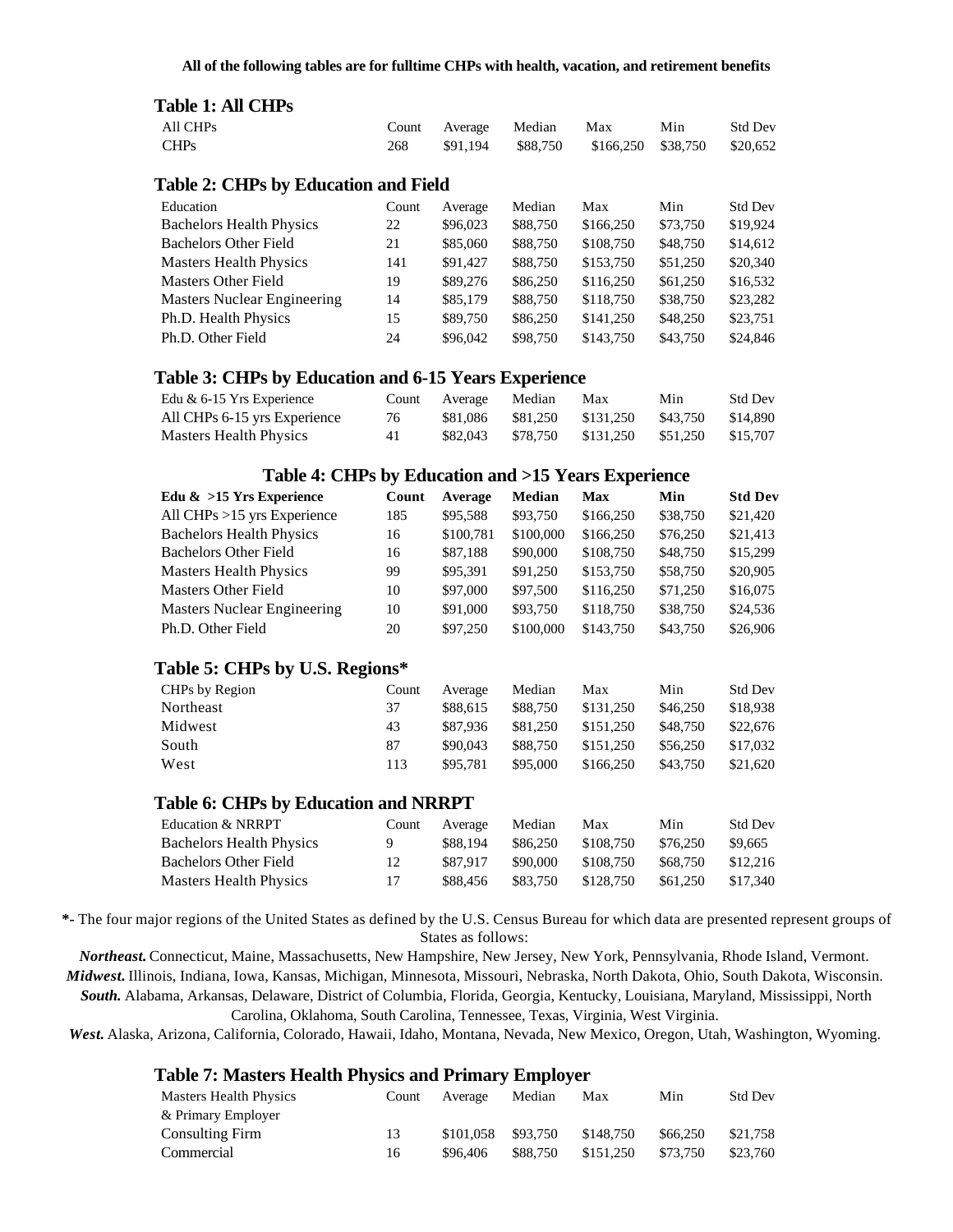| <b>Federal Government</b>                                                                                           | 24                     | \$91,563                                    | \$90,000                                   | \$133,750                                  | \$68,750                                | \$16,848                                           |
|---------------------------------------------------------------------------------------------------------------------|------------------------|---------------------------------------------|--------------------------------------------|--------------------------------------------|-----------------------------------------|----------------------------------------------------|
| <b>Government Contractors</b>                                                                                       | 23                     | \$101,902                                   | \$103,750                                  | \$146,250                                  | \$63,750                                | \$21,149                                           |
| <b>National Laboratory</b>                                                                                          | 18                     | \$98,333                                    | \$91,250                                   | \$153,750                                  | \$71,250                                | \$20,459                                           |
| <b>Nuclear Power Facility</b>                                                                                       | 15                     | \$85,417                                    | \$81,250                                   | \$116,250                                  | \$71,250                                | \$11,521                                           |
| University                                                                                                          | 21                     | \$78,393                                    | \$76,250                                   | \$103,750                                  | \$56,250                                | \$15,006                                           |
| <b>Table 8: All CHPs by Other Certifications</b><br>All CHPs by Other Certifications<br>PE<br><b>NRRPT</b><br>Other | Count<br>9<br>48<br>23 | Average<br>\$90,694<br>\$87,708<br>\$98,859 | Median<br>\$96,250<br>\$87,500<br>\$93,750 | Max<br>\$133,750<br>\$128,750<br>\$153,750 | Min<br>\$43,750<br>\$43,750<br>\$76,250 | <b>Std Dev</b><br>\$26,480<br>\$14,981<br>\$19,357 |

### **Table 9: Masters Health Physics and Primary Job Responsibility**

| Masters Health Physics & Primary | Count | Average  | Median   | Max       | Min      | <b>Std Dev</b> |
|----------------------------------|-------|----------|----------|-----------|----------|----------------|
| Job Responsibility               |       |          |          |           |          |                |
| Administration                   | 20    | \$97,250 | \$97,250 | \$131,250 | \$68,750 | \$18,126       |
| <b>Applied Health Physics</b>    | 48    | \$91,042 | \$86,250 | \$146,250 | \$56,250 | \$20,801       |
| Dosimetry                        | 11    | \$84,205 | \$81,250 | \$111,250 | \$58,750 | \$15,605       |
| Environmental                    | 13    | \$93,365 | \$88,750 | \$123,750 | \$66,250 | \$20,838       |
| Regulations/Standards            | 13    | \$89,519 | \$91,250 | \$121,250 | \$51,250 | \$18,607       |
| Reactors, Power                  | 9     | \$86,250 | \$83,750 | \$98,750  | \$71,250 | \$8,660        |

### **Table 10: All CHPs by Primary Job Responsibility**

| Primary Job Responsibility    | Count | Average  | Median   | Max       | Min      | <b>Std Dev</b> |
|-------------------------------|-------|----------|----------|-----------|----------|----------------|
| Administration                | 28    | \$98,571 | \$97,500 | \$141,250 | \$68,750 | \$17,755       |
| <b>Medical Physics CHPs</b>   | 9     | \$99,028 | \$98,750 | \$131,250 | \$76,250 | \$20,404       |
| Regulations, Standards        | 18    | \$89,583 | \$92,500 | \$121,250 | \$46,250 | \$22,977       |
| <b>Applied Health Physics</b> | 80    | \$88,656 | \$86,250 | \$146,250 | \$38,750 | \$20,386       |
| Dosimetry                     | 22    | \$87,841 | \$86,250 | \$151,250 | \$48,750 | \$20,782       |
| Reactors, Power               | 23    | \$91,685 | \$86,250 | \$113,750 | \$71,250 | \$12,650       |
| Radiological Assessment       | 20    | \$94,750 | \$90,000 | \$153,750 | \$61,250 | \$26,735       |
| Environmental                 | 27    | \$91.898 | \$91,250 | \$123,750 | \$58,750 | \$18,818       |

### **Table 11: CHPs as Professional Staff (All CHPs in this category and by Education)**

| CHPs as Professional Staff                                                                      | Count | Average  | Median   | Max       | Min      | <b>Std Dev</b> |  |
|-------------------------------------------------------------------------------------------------|-------|----------|----------|-----------|----------|----------------|--|
| All CHPs in this Category                                                                       | 145   | \$86,698 | \$86,250 | \$133,750 | \$38,750 | \$18,116       |  |
| <b>Masters Health Physics</b>                                                                   | 69    | \$86,395 | \$83,750 | \$133,750 | \$51,250 | \$16,466       |  |
| Masters Other Field                                                                             | 10    | \$93,000 | \$96,250 | \$116,250 | \$61,250 | \$20,448       |  |
| Ph.D. Health Physics                                                                            | 10    | \$78,250 | \$80,000 | \$98,750  | \$48,750 | \$15,626       |  |
| Table 12: CHPs as Supervisor of Professional Staff (All CHPs in this category and by Education) |       |          |          |           |          |                |  |

| к 12. СПІ з аз эпрег дзяг яг і гясозюцаг этап (тіп стіт з пі пів сакеді у ана ву ізайсано |    |               |          |           |          |                |  |
|-------------------------------------------------------------------------------------------|----|---------------|----------|-----------|----------|----------------|--|
| <b>CHPs as Supervisor of</b><br><b>Professional Staff</b>                                 |    | Count Average | Median   | Max       | Min      | <b>Std Dev</b> |  |
| All CHPs in this Category                                                                 | 54 | \$96.296      | \$91.250 | \$153.750 | \$66,250 | \$20,721       |  |
| Masters Health Physics                                                                    | 29 | \$97.629      | \$91.250 | \$153.750 | \$66,250 | \$25,900       |  |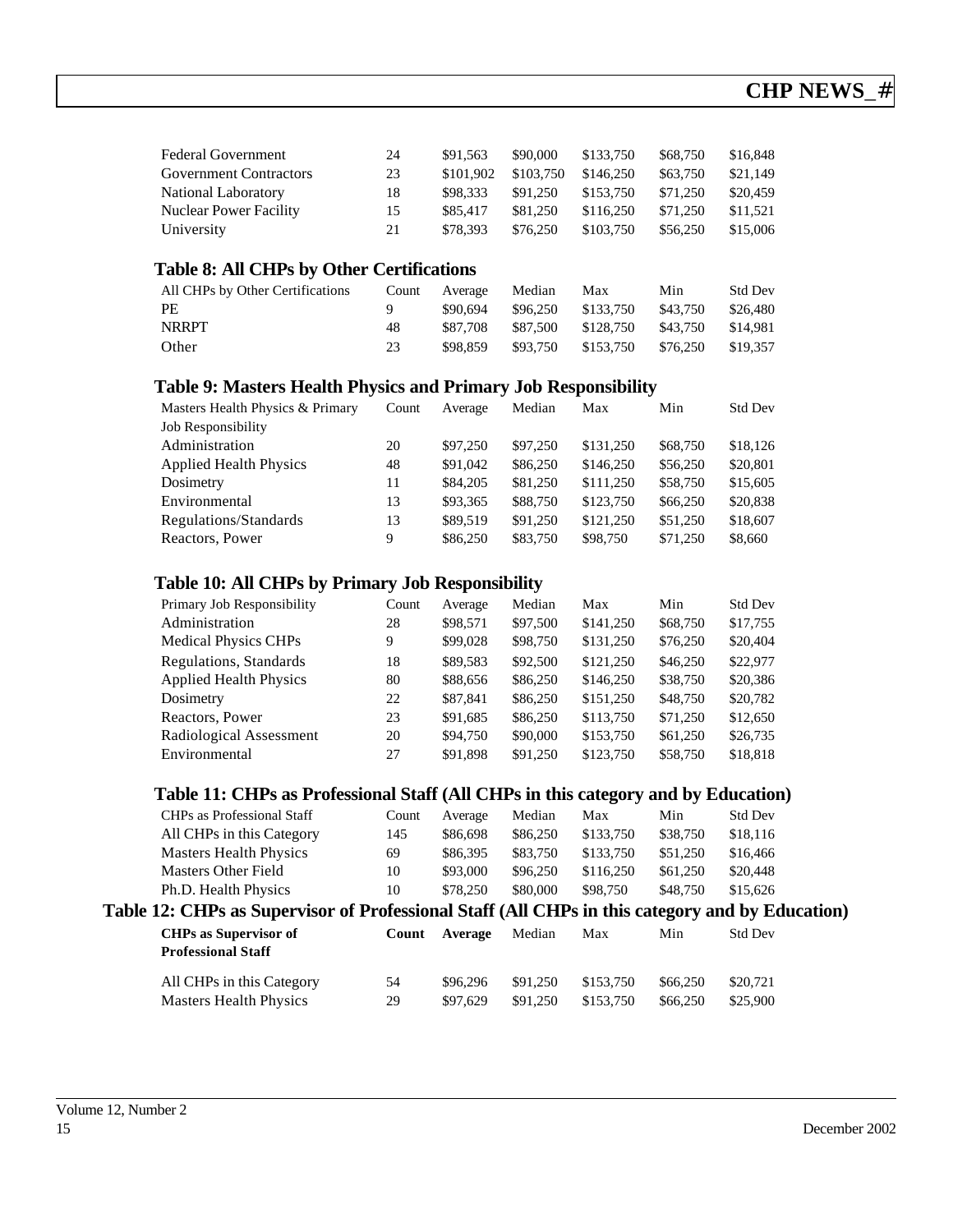| Table 13: CHPs as RPM/RSO (All CHPs in this category and by Education) |              |                |          |           |          |          |
|------------------------------------------------------------------------|--------------|----------------|----------|-----------|----------|----------|
| <b>CHPs as RPM/RSO</b>                                                 | <b>Count</b> | <b>Average</b> | Median   | Max       | Min      | Std Dev  |
| All CHPs in this Category                                              | 56           | \$92,054       | \$88.750 | \$141.250 | \$56,250 | \$18,440 |
| <b>Masters Health Physics</b>                                          | 35           | \$90,893       | \$88,750 | \$131.250 | \$56,250 | \$17,958 |

### **Figure 1: Histogram of Table 1 Data**

### **All Fulltime CHPs**



**Figure 2: Histogram of Table 2 Data, Masters Health Physics CHPs**



### Acknowledgements

Thank you to all who participated in this survey. Your participation benefits the entire health physics community. If you did not participate this year, please plan to do so next year.

The more CHPs that take the survey, the better the results. Confidentiality is maintained throughout, and Scott Medling has built in safeguards to protect your privacy.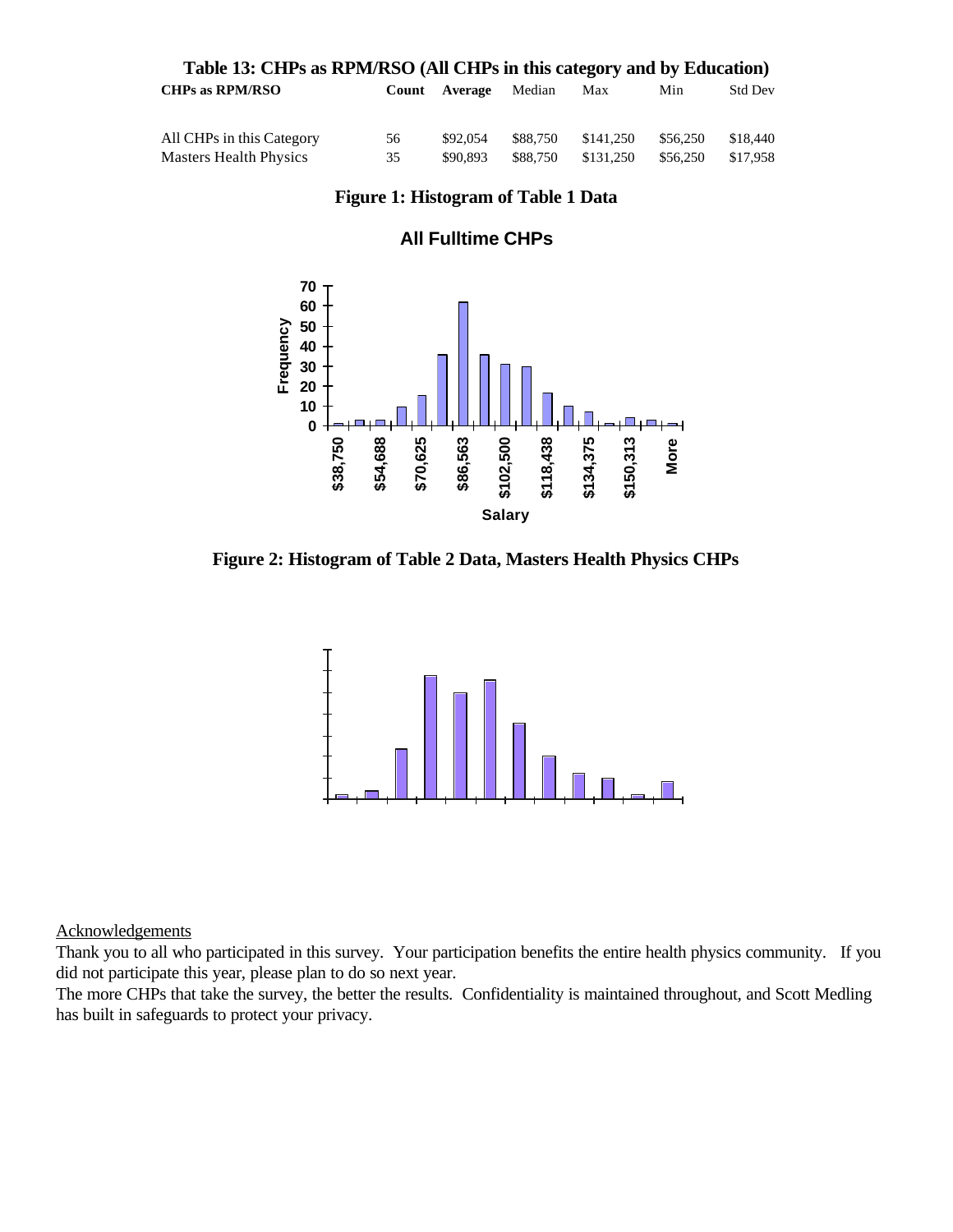### **AMERICAN ACADEMY OF HEALTH PHYSICS ADMINISTRATIVE ROSTER - 2002**

#### **PRESIDENT**

James E. Tarpinian ('03) 2626 Eastwood Avenue Richland, WA 99352 (509) 375-4667 Work (509) 372-9450 FAX jetarpin@bhi-erc.com

### **PRESIDENT-ELECT**

Howard W. Dickson ('04) 5511 Agatha Way Livermore, CA 94550 (925) 960-1731 Work (925) 960-1741 FAX hwdickso@prodigy.net

### **PAST PRESIDENT**

Leroy F. Booth ('02) 11241 Avalon Way Spring Hill, FL 34609 lfbandkmb@aol.com

### **SECRETARY**

Kathleen Shingleton ('04) Lawrence Livermore National Lab, L-384 P O Box 808 Livermore, CA 94551-9900 (925) 422-5172 Work (925) 422-5270 FAX shingleton2@llnl.gov

### **TREASURER**

Thomas H. Essig ('03) 13509 Straw Bale Lane Darnestown, MD 20878 (301) 415-7238 Work (301) 415-5397 FAX the@nrc.gov

### **PROGRAMDIRECTOR**

Nancy Johnson American Academy of Health Physics 1313 Dolley Madison Blvd, Ste. 402 McLean, VA 22101 (703) 790-1745 ext. 25 Work (703) 790-2672 FAX njohnson@burkinc.com

### **BOARD MEMBERS**

Lester K. Aldrich ('04) 656 Chestnut Avenue Richland, WA 99352 laldrich@gte.net Elizabeth M. Brackett ('02) 64 Sutton Drive Vernon, CT 06066 (860) 872-2137 Work & Fax brackett@alumni.umass.edu brackett@cshore.com

Dale H. Denham ('02) Bechtel Hanford Inc., L5-64 3350 George Washington Way Richland, WA 99352 (509) 376-8550 Work (509) 373-1514 FAX dhdenham@bhi-erc.com

E. Scott Medling ('03) So. California Edison P O Box 128 San Clemente, CA 92674-0128 (949) 368-7492 Work (707) 598-1940 FAX medlines@songs.sce.com

Kathryn H. Pryor ('02) 125 Bebb Court Richland, WA 99352 (509) 375-2284 Work (509) 372-4443 FAX kathy.pryor@pnl.gov

### **NEWSLETTER EDITOR**

Steven D. Rima, Editor 3202 Primrose Court Grand Junction, CO 81506 (970) 243-2861 Work (970) 256-7356 FAX sdrima@mactec.com

Kyle Kleinhans, Associate Editor 1604 Persimmon Lane Knoxville, TN 37922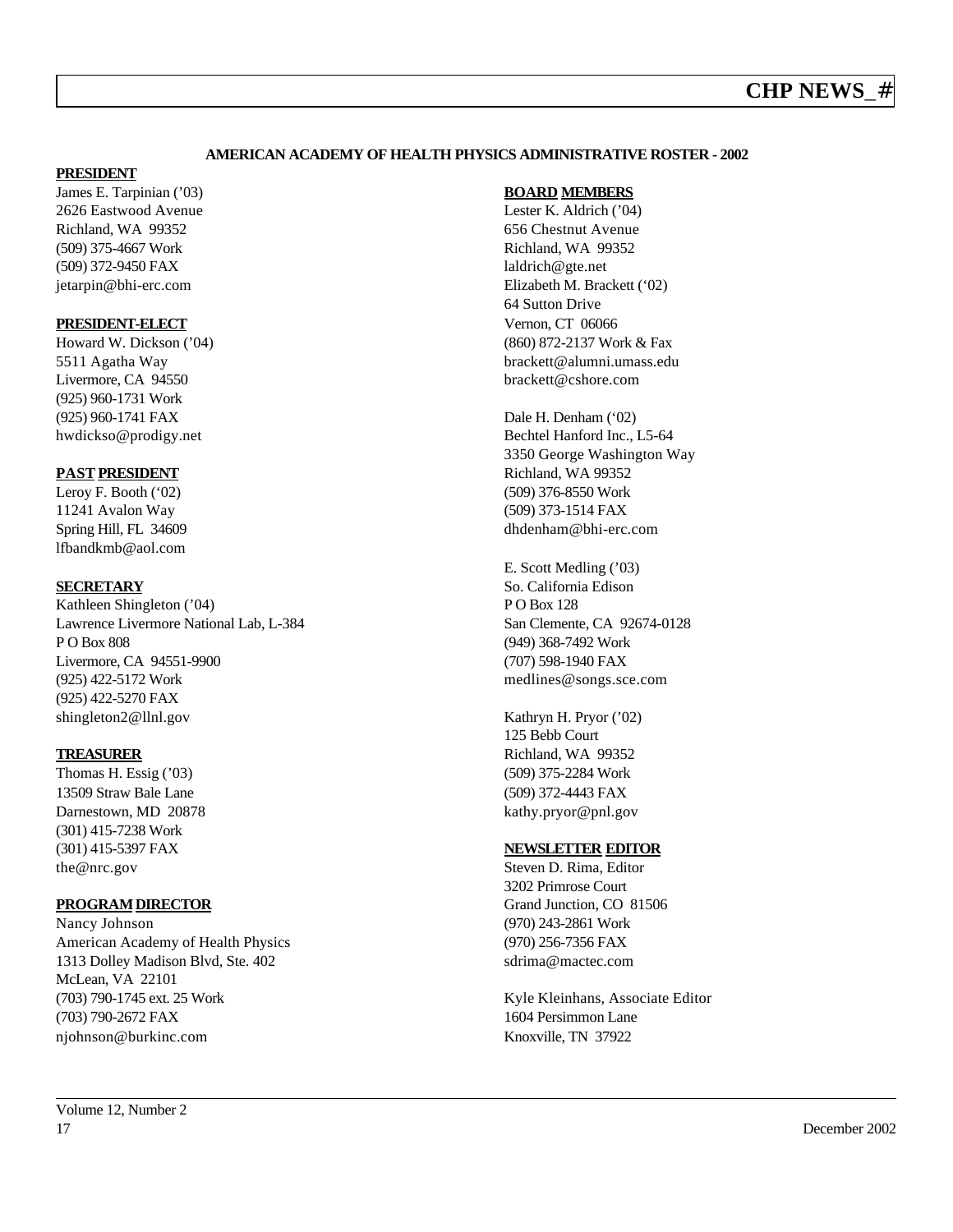(865) 241-8379 Work (865) 241-8381 FAX Kkleinhans.hp85@gtalumni.org

### **WEBMASTER**

E. Scott Medling So. California Edison P O Box 128 San Clemente, CA 92674-0128 (949) 368-7492 Work (707) 598-1940 FAX medlines@songs.sce.com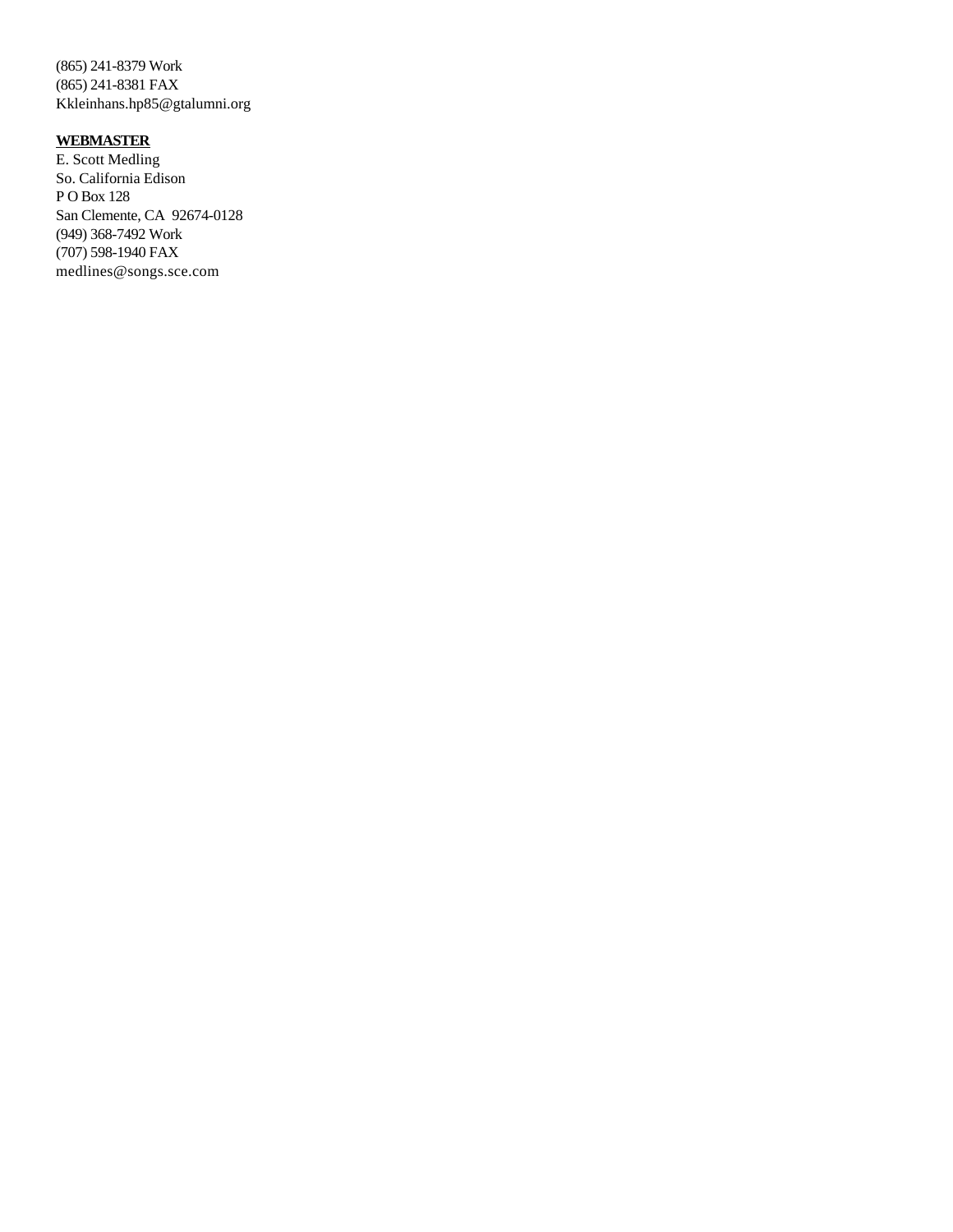### **COMMITTEE LISTING - 2002**

NOTE: Term expires at the end of the year indicated. **Appeals** Terry Johnson, Chair ('02) George Washington Univ., B-32 2300 Eye Street NW Washington, DC 20037 (202) 994-3149 rsotaj@gwumc.edu

### **Continuing Education**

Jeffrey L. Kotsch, Chair ('02) 707 Beverley Drive Alexandria, VA 22302 (202) 488-1464 Work (202) 488-1964 FAX jkotsch@turnharp.com

### **Exam Site**

Daniel Burnfield, Chair ('02) 6973 Villa Del Rey Court Springfield, VA 22150 (202) 694-7113 Work dburnfield@aol.com

### **Finance**

Thomas H. Essig ('03) 13509 Straw Bale Lane Darnestown, MD 20878 (301) 415-7238 Work (301) 415-5397 FAX the@nrc.gov

### **Nominating**

Jerry Martin, Chair ('02) Battelle PNNL, MS K3-54 PO Box 999 Richland, WA 99352 (509) 372-4788 jerry.martin@pnl.gov

### **Professional Development**

Carolyn J. Owen, Chair ('02) 31 Elliott Drive Pleasant Hill, CA 94523 (925) 424-2194 Work owen6@llnl.gov

# **Professional Standards & Ethics**

Otto G. Raabe, Chair ('02) Inst of Tox & Envir Health, Univ of Calif Davis, CA 95616 (530) 752-7754 Work (530) 758-6140 FAX ograabe@ucdavis.edu

Thomas LaVake ('03) Thomas Murphy ('04)

Linda M. Farrell ('02) Thomas Johnson ('03) Jay Kunze ('04) Thomas Mohaupt ('04) John Rich ('03)

John Ahlquist ('04) Larry Hoffman ('03)

Elizabeth M. Brackett ('02) Kathryn H. Pryor ('02)

Thomas R. Crites ('02) Robert Feinberg ('03) Steven Gebers ('03) David B. Kent ('02) Joel O. Lubenau ('04) Larry McKay ('03) Johnafred Thomas ('04) Edgar D. Bailey (ABHP Vice Chair)